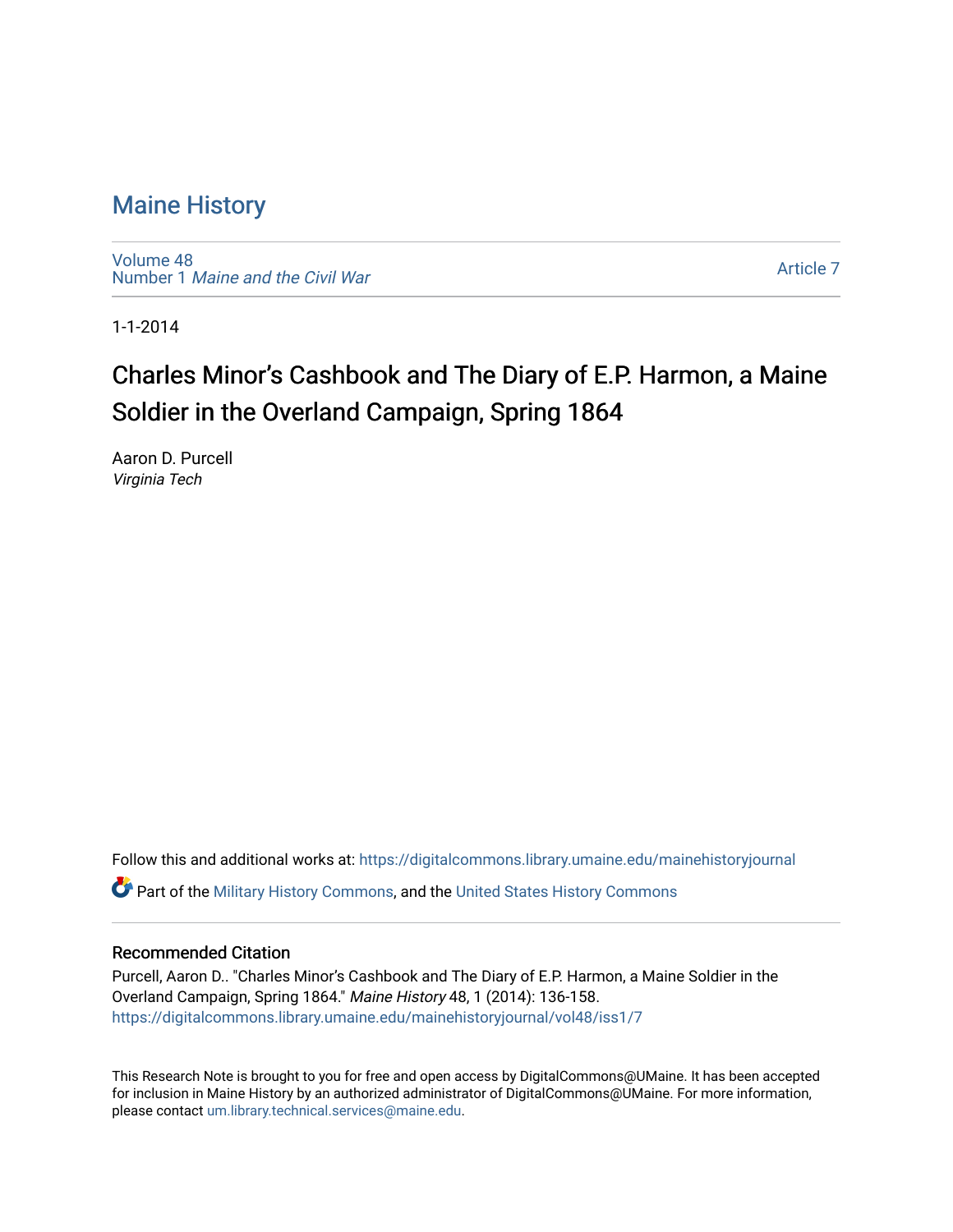# "[We] burnt the station, destroyed the railroad, and had a good time generally":

# CHARLES MINOR'S CASHBOOK AND THE DIARY OF E.P. HARMON, A MAINE SOLDIER IN THE OVERLAND CAMPAIGN, SPRING 1864

BY AARON D. PURCELL

*Aaron D. Purcell is the director of Special Collections at Virginia Tech and the editor of* The Journal of East Tennessee History.

**ON MAY 25, 1864, the soldiers of Company E, Fifth Maine Volumeters, destroyed the railroad tracks and property of the Virginia Central Railroad near the small depot in Hewlett's Station. Virginia, just north of Richmond.** unteers, destroyed the railroad tracks and property of the Virginia Central Railroad near the small depot in Hewlett's Station, Virginia, just north of Richmond. Raids such as this one were designed to destroy the Confederacy from within, by severing transportation and communication lines. At the same time, Union soldiers took the opportunity during raids to acquire goods for their own purposes. 1

During this raid Union soldiers had access to train cars full of mail and other belongings. In particular, Union soldiers procured a travel trunk that belonged to Confederate Captain Charles L.C. Minor. The trunk was destined for Minor's home in Negro Foot, located in Hanover County, Virginia. It contained items such as clothes, personal belongings, and a cashbook of financial records. The cashbook (a pocket-sized ledger book measuring 5.5 x 7.5 inches) included details of Minor's financial transactions from 1860 to 1863. The cashbook listed the costs of mundane services such as buying stamps, tithing to his church, purchasing candy, paying servants, shoeing his horse, contributing to the Confederate war effort, and having his scabbard cleaned. At the end of the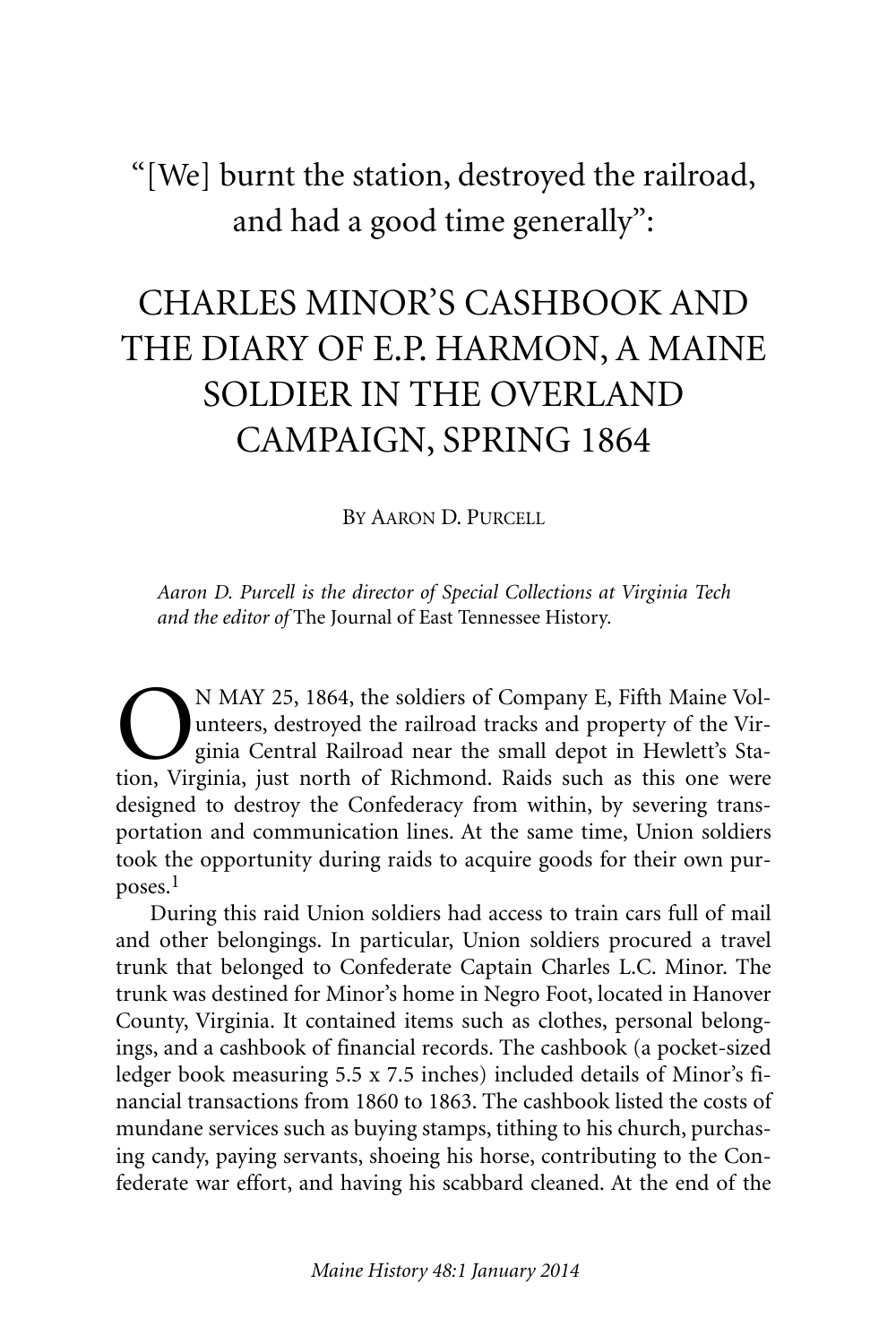cashbook, Minor included the details of his bank account with the exchange bank of Richmond, a list of silver wedding gifts received by his wife Fannie Ansley Cazenove when they married in 1860, and an inventory of his stocks and bonds. The cashbook documented the official and personal expenses of a Confederate officer during the first years of the Civil War.2

A member of a wealthy Virginia family, Charles Landon Carter Minor was born on December 3, 1835. He attended a private school in Lynchburg and then enrolled at the University of Virginia in 1854, from which he graduated with a master's degree in 1858. After completing his studies, he taught school in Albemarle County and at the Virginia Female Institute in Staunton. Following the outbreak of war, Minor enlisted as a private in the Confederate army on November 16, 1861. He joined the First Rockbridge Artillery, Company A, First Engineers Regiment. In early 1862, he transferred to General Thomas Taylor Munford's Second Virginia Cavalry Regiment, Company K. Minor saw action during Thomas "Stonewall" Jackson's Valley campaign in spring 1862, was involved in battles outside of Richmond in late June 1862, and was with his regiment at the Second Battle of Manassas in late August 1862.<sup>3</sup>

In late 1862, Minor was appointed lieutenant and ordnance officer for General Samuel Jones, who was responsible for Confederate operations in southwestern Virginia. Based in Dublin, Virginia, General Jones worked to protect Confederate salt works and southern transportation routes, especially the Virginia and Tennessee Railroad, from Union forces. As ordnance officer, Minor acquired supplies, horses, and ammunition for Confederate regiments in the area. He also coordinated mundane military affairs such as ordering stationary and reimbursing officers for personal expenses. In July 1863, Minor received orders to "procure horses enough to mount himself and half a dozen men" and join up with other Confederate forces to help defend the town of Wytheville from a Union raid. The next month, while still near Wytheville, Minor's horse was shot from under him by Union troops. 4

In early 1864, Minor was appointed aide-de-camp for General Albert Gallatin Jenkins. He assisted Jenkins throughout the spring. In early May 1864, Union troops led by General George Crook advanced on Dublin with the intention of capturing Confederate supplies and destroying the Virginia and Tennessee Railroad. On May 9, General Jenkins led nearly 3,000 Confederate soldiers into battle against Union forces on Cloyd's Mountain just outside of Dublin. The Union army overwhelmed the Confederates and forced their retreat. During the battle, Jenkins re-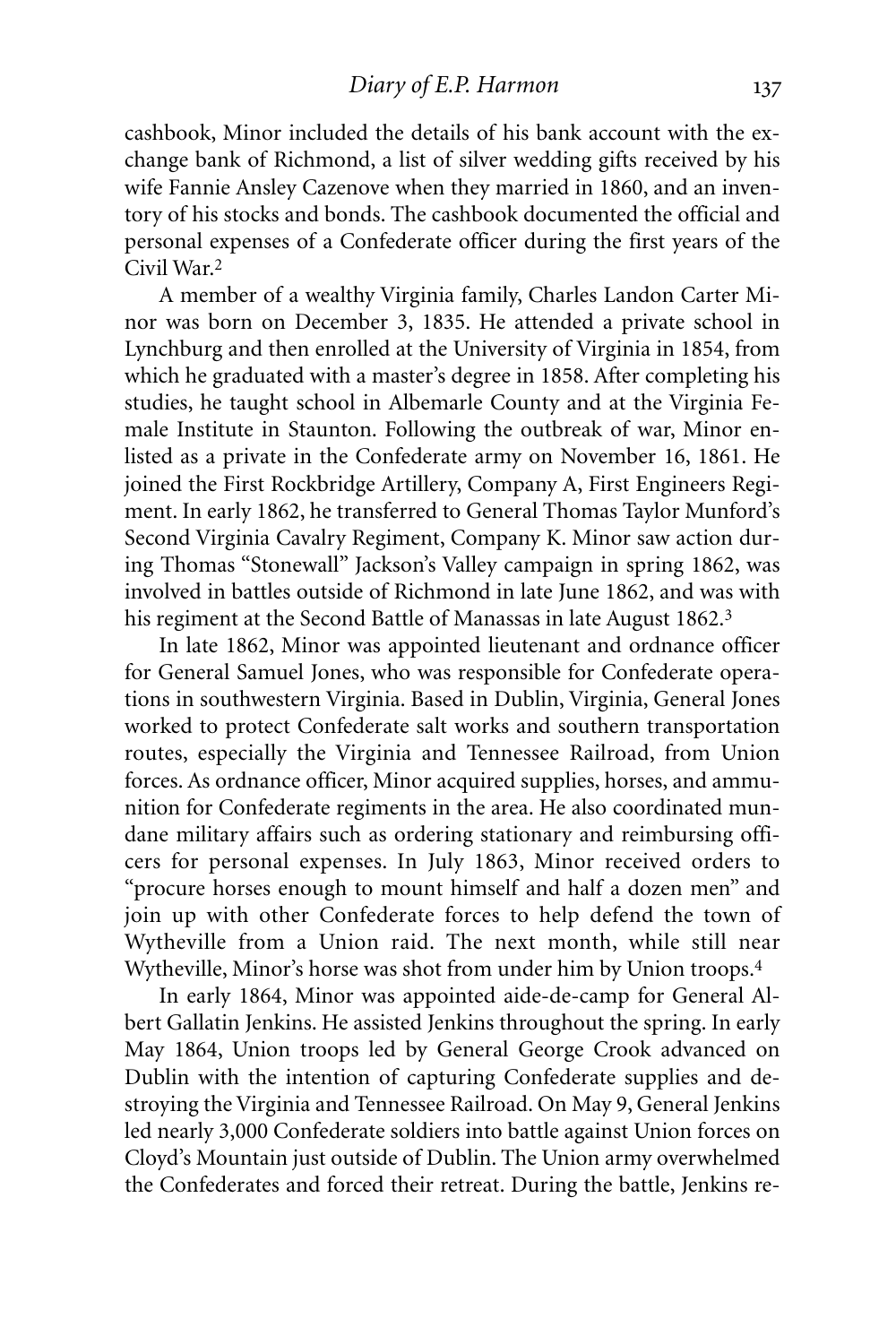

Map of the Battle of North Anna River in Virginia in 1864. Hewlett's Station is not noted on this map, but it was located at the crossroads of the railroad and a road, to the lower right of the location of Hill's forces. From Henry Vaughan-Sawyer, *Grant's Campaign in Virginia, 1864* (New York: The Macmillan Co., 1908).

ceived a wound in the arm; he did not recover and died on May 21. Minor then requested to be reassigned to ordnance duties, again under the command of General Samuel Jones. In late May, he received confirmation of that appointment, which was based in Charleston, South Carolina. 5

As Minor prepared for the new assignment, Union forces led a raid on Hewlett's Station a few counties away. During that raid, Union soldier Edward P. Harmon acquired Minor's cashbook from the captured travel trunk. A private from New Glouchester, Maine, Harmon belonged to Company E of the Fifth Maine. 6 He took the cashbook as his own, not for the information it contained and not as a souvenir, but instead as a notebook and container for his handwritten notes from the battlefield. Unlike pocket diaries of the time, Minor's cashbook had very sturdy boards, but it was compact enough to be carried in a coat pocket. In early May 1864, Harmon started a journal of his wartime experiences in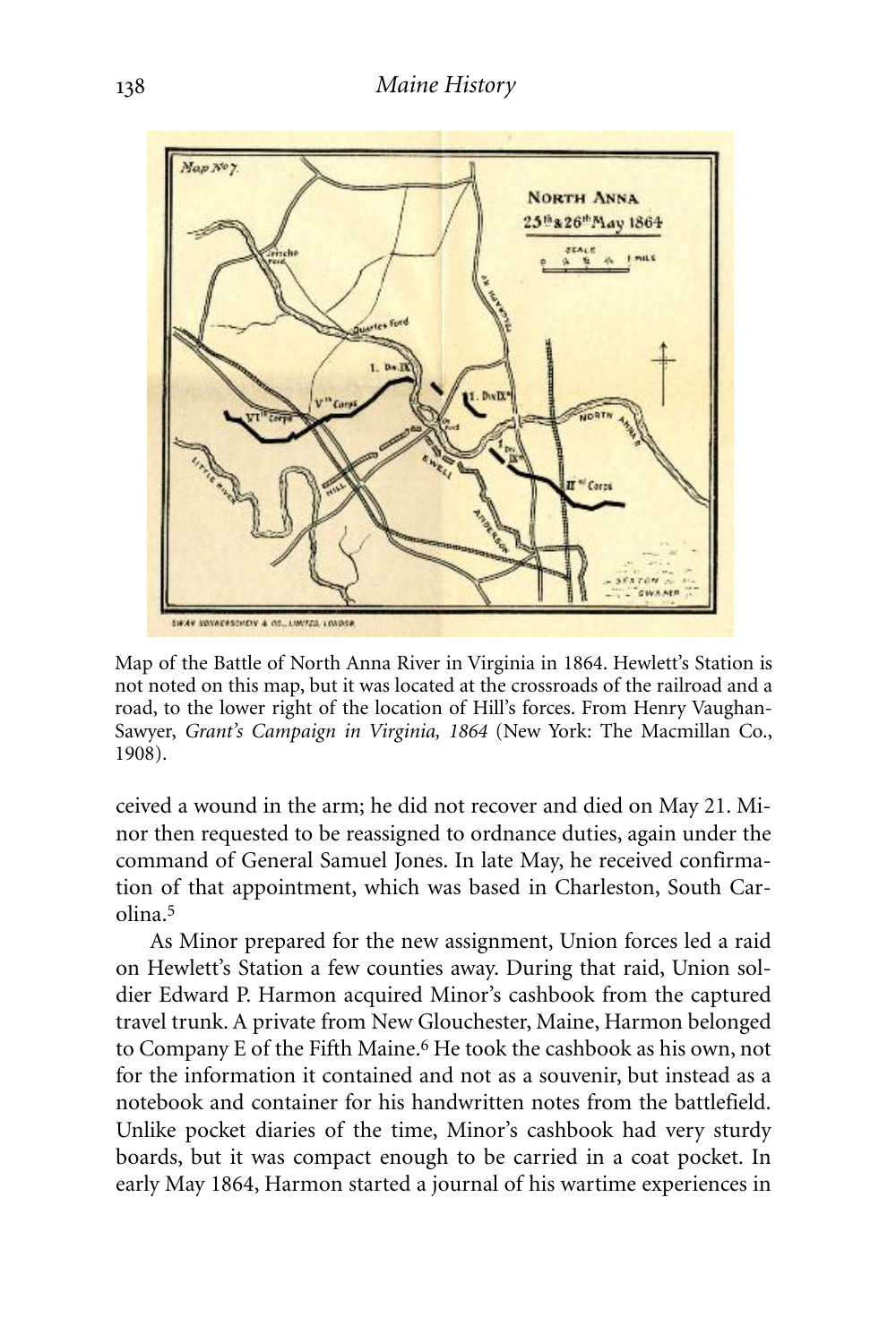

Charles Minor was born into a wealthy Virginia family in 1835. After completing college, Minor began a career as a teacher at the Virginia Female Institute. Once the Civil War broke out, Minor joined the Confederate army and rose to the rank of captain. Courtesy of Cowan's Auction.

central Virginia. To better protect his words, Harmon incorporated his handwritten pages into the middle of Minor's cashbook. Harmon wrote of his daily experiences in the newly repurposed cashbook for about a month. 7

Harmon's wartime experiences in Virginia during the spring of 1864 were significant. In early May, Union General U.S. Grant crossed the Rapidan River, and the series of battles that followed were part of the Overland campaign. During the next four weeks, Union armies pushed deeper into Virginia and closer to Richmond, the capital of the Confederacy. Some of the most important battles fought in Virginia occurred during this period, including the Battle of the Wilderness (May 5-7), the Battle of Spotsylvania Court House (May 8-21), the Battle of North Anna River (May 23-26), and the Battle of Cold Harbor (May 31-June 12). The Overland campaign concluded with Grant crossing the James River in mid-June. Grant then led Union forces into the final Virginia campaign of the war, the siege of Petersburg, which began in June 1864 and lasted until March 1865. The following month the Civil War ended with Robert E. Lee's surrender at Appomattox Court House, Virginia.8

The Fifth Maine was one of the many Union regiments involved in the Overland campaign. Most of the men in the regiment hailed from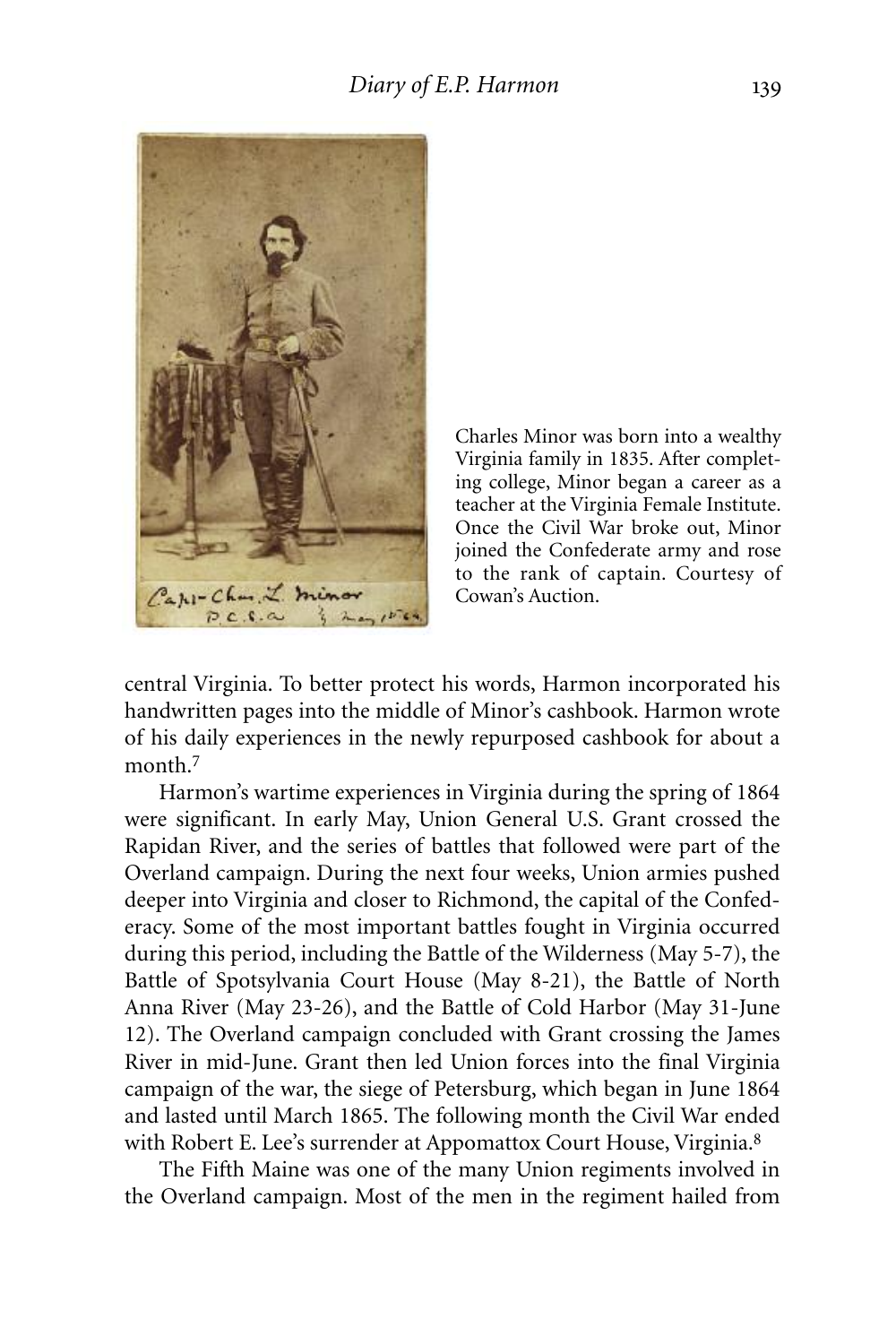rural parts of the state but the Fifth was organized in Portland on June 24, 1861. It was one of the first regiments to form after President Abraham Lincoln's call for volunteers. The regiment began the war in northern Virginia stationed near Alexandria. It participated in the Battle of Bull Run in July 1861 and provided protection for Washington, D.C., until the spring of 1862. In March, the Fifth joined forces under the command of Major General Irving McDowell and, until that fall, was part of the Peninsula campaign, participating in the siege of Yorktown and many of the engagements of the Seven Days' battles just outside of Richmond. In September, the Fifth joined the Maryland campaign which included action at the Battle of Antietam on September 16-17. In December, the regiment fought at the Battle of Fredericksburg. The regiment participated in the Chancellorsville campaign in late April and early May 1863. 9

On July 1, 1863, while camped near Manchester, Maryland, the Fifth Maine Volunteers received orders to march to Gettysburg, Pennsylvania. They fought on Little Round Top (where veterans later dedicated a monument to their service) and were part of the Union line that repelled Pickett's charge on July 3, 1863. After their victory at Gettysburg, the Union army, including the Fifth Maine, pursued Confederate forces back into Virginia. In late November 1863, the Fifth was involved in the Battle of Mine Run in Orange County, Virginia. The regiment spent the winter camped on the property of Dr. Robert Wellford near a crossing on the Hazel River in Culpepper County. On May 3, 1864, the regiment broke camp and during the next six weeks was part of the Overland campaign. The men fought in the battles of the Wilderness, Spotsylvania, North Anna River, and Cold Harbor. On June 27, 1864, the threeyear enlistments expired and the original members of the regiment were mustered out during a ceremony in Portland. Throughout their notable service in some of the bloodiest campaigns of the war, the Fifth Maine Regiment lost 184 members—eight officers and ninety-nine enlisted men killed or mortally wounded, and one officer and seventy-six men killed by disease. Following the mustering out of the regiment, some veterans and new recruits were assigned to the Sixth and Seventh Maine regiments, which in September merged with other regiments to form the First Maine Veterans Infantry Regiment. 10

Edward P. Harmon served as a private with the Fifth Maine until the regiment dissolved in June 1864. Born in December 1843, he hailed from New Glouchester, in Cumberland County, Maine. On April 28, 1861, at the young age of seventeen, he enlisted in the army. His older brother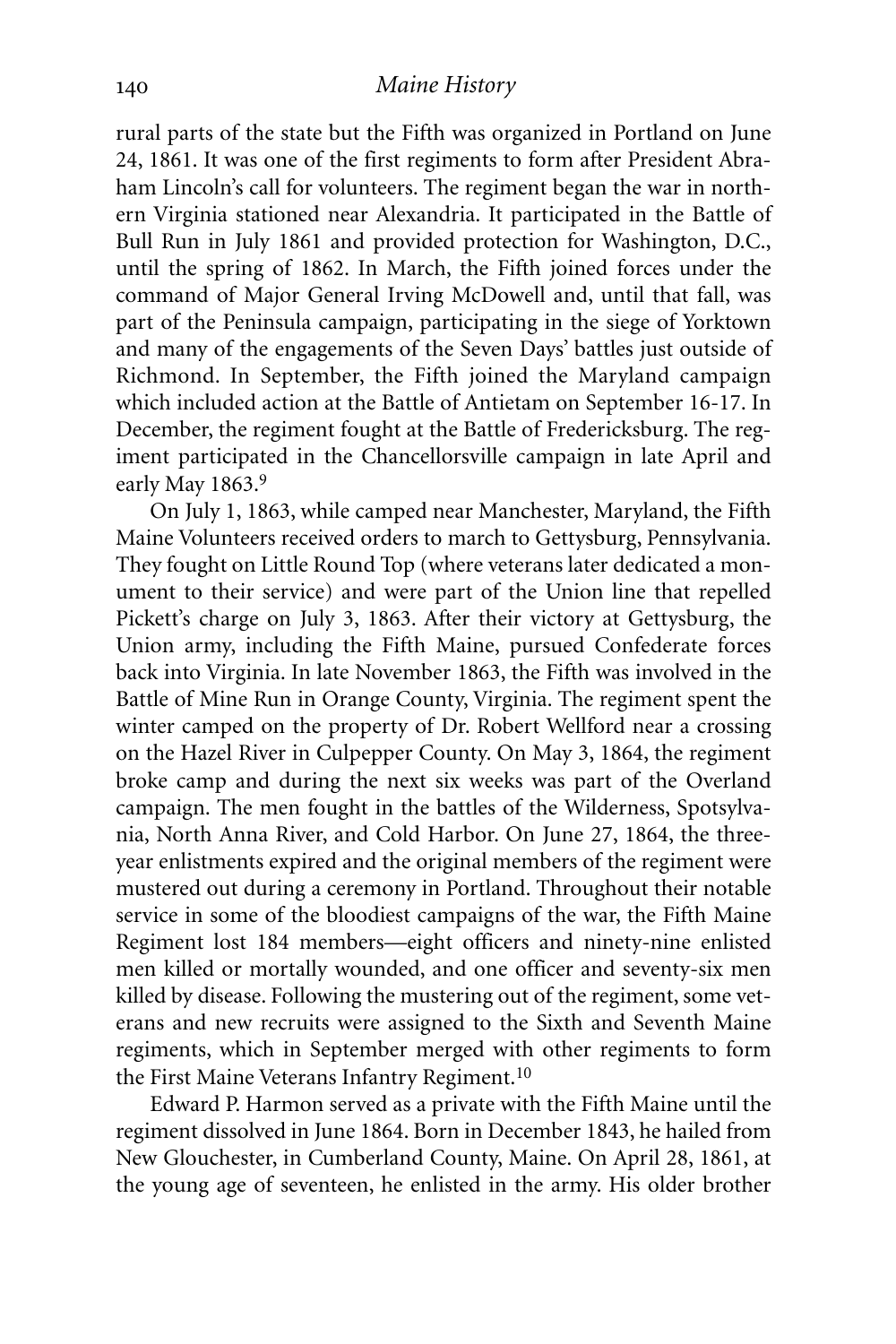George also enlisted to lead the regiment's musicians. In late June 1861, Harmon and the regiment left from Portland to join Union forces in northern Virginia. The Fifth made its first camp at Meridian Hill, just outside of Washington, D.C. During the journey, Harmon became ill, complaining of chills, back pains, and severe diarrhea, and was admitted to the camp hospital. His symptoms indicated that he had contracted malaria. He rejoined the regiment after a few days and with his regiment crossed into Virginia on July 8, 1861. The extreme heat and conditions took their toll on the already weak Harmon, who likely suffered from sunstroke during this period. Harmon was sent to a hospital in Washington, D.C., and began corresponding with family back in Maine. One of his sisters shared the letters with a friend, Emma Francis Tobey, who started corresponding with Harmon. His health worsened and doctors did not expect him to survive. In September, they transferred Harmon to a hospital in Annapolis, Maryland, where he began to improve.<sup>11</sup>

On October 14, 1861, Harmon had recovered and returned to service with the Fifth Maine at Camp Franklin, in Southampton County, Virginia. Because of his sickness and inability to perform many of the regular duties of a soldier, Harmon was detailed as a musician playing the bass drum for the Fifth under the charge of his brother, George Harmon. However, poor health continued to plague Harmon, who suffered from chronic diarrhea, severe headaches, fevers, and chills. Despite his poor health, Harmon served in the drum corps alongside his comrades, who fought at Antietam, Fredericksburg, and Gettysburg. On December 28, 1863, Harmon re-enlisted for a three-year term and transferred from the drum corps to become an assistant to officers in the regiment. He continued to correspond with Emma Francis Tobey and, in early 1864, while on military furlough, he visited her for the first time in Gardiner.<sup>12</sup>

In the spring of 1864, Harmon recorded his wartime experiences on paper. During the Overland campaign, Harmon noted fascinating details about camp life and combat. He provided details about troop movements and engagements at the battles of the Wilderness, Spotsylvania Court House, North Anna River, and Cold Harbor. Harmon often described orders that suddenly changed, never materialized, or resulted in significant backtracking. Life in camp for the Fifth Maine was full of extremes. Harmon described violent artillery fire and fighting with rebel sharpshooters, alternating with long periods of quiet and waiting for new orders. He mentioned the presence of African American soldiers, the low morale of his comrades, and Confederate prisoners of war. What follows, with slight editorial changes and corrections, are the recollec-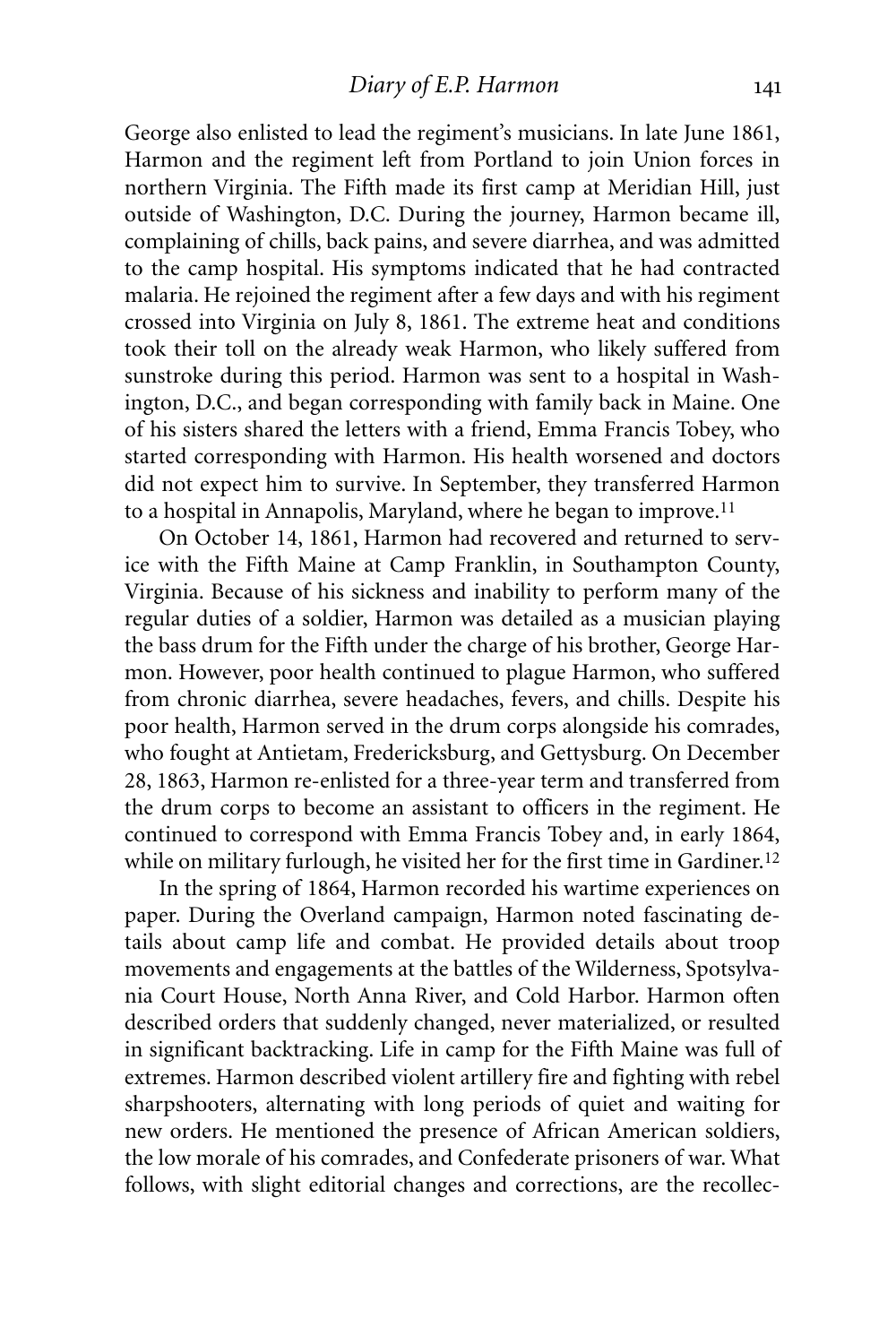

Edward P. Harmon served in Company E of the Fifth Maine Regiment. During a raid on Hewlett's Station, Virginia, Harmon acquired Charles Minor's cashbook, and used the cashbook to write notes and journal entries during the Overland campaign in the spring of 1864. Courtesy of Virginia Tech Special Collections.

tions of E.P. Harmon. He wrote these words in the spring of 1864 and added the handwritten pages into Charles Minor's cashbook.13

\* \* \* \* \*

**Taken from the trunk of a Rebel Captain at Hewlett's Station on the Virginia Central Railroad, May 25th, 1864**

**Diary of E. P. Harmon Company E, 5th Maine of 2nd Brigade From May 2nd 1864**

May 2nd Moved camp across Hazel River and went into camp.

May 3rd In Camp expecting orders any minute.

4:00 PM Received order to move at 4:00 AM tomorrow.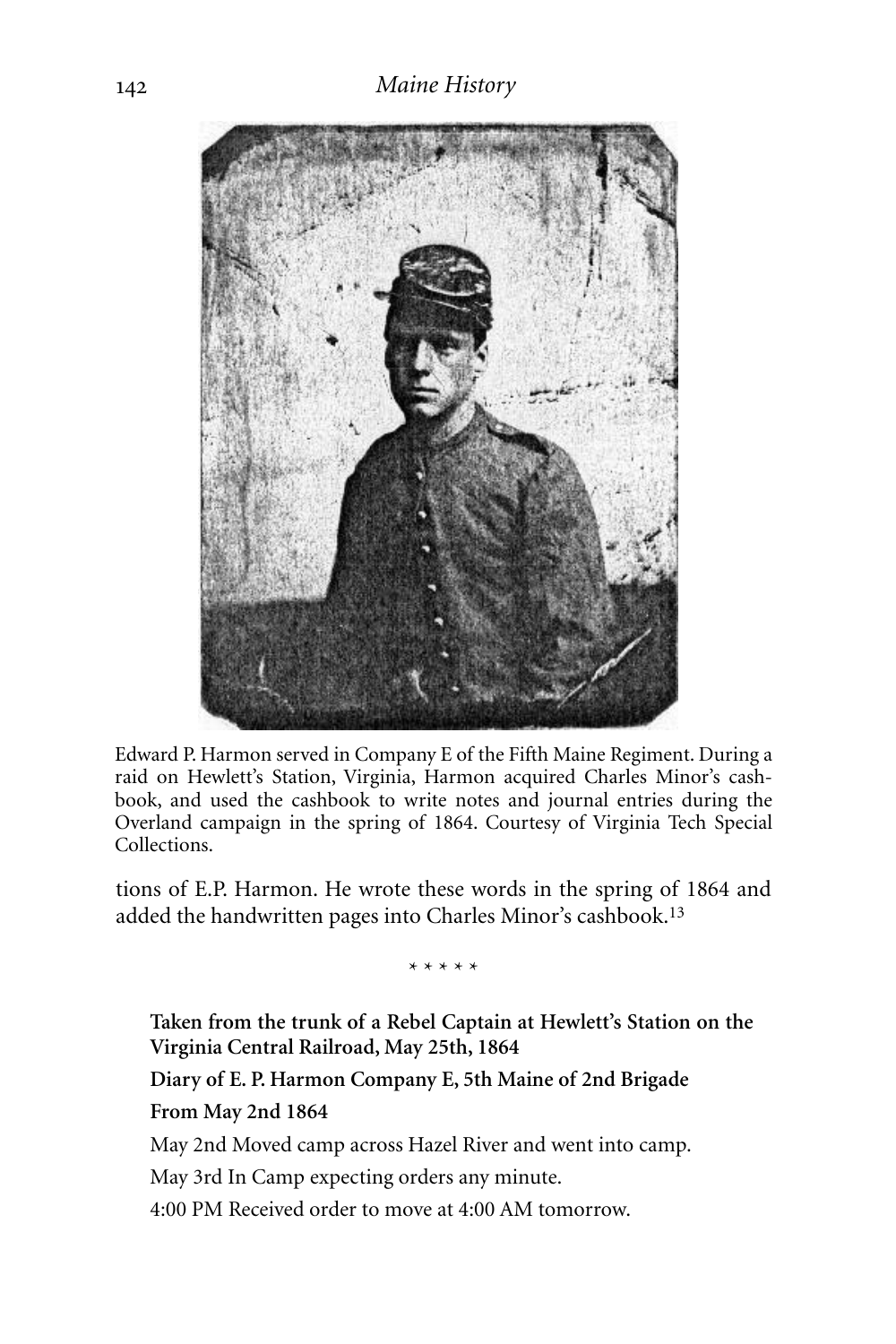May 4th Started on the march at 4:00 AM, crossed the Rapidan [River]. Marched 13 or 14 miles and camped for the night.

[Battle of the Wilderness, May 5-7]

May 5th Started at 6:00 AM, marched a few miles, formed a line of battle, at 9:00 AM firing commenced and was kept up all day without cessation, it was the most terrific firing I ever heard.

May 6th Firing awful, our regiment laying in 2nd line of battle, not been engaged yet, fighting going on the whole length of the line.

8:00 AM Got shelled very badly today it was enough to make a person shake with fear for the cast iron humming birds, no cessation in the Infantry firing now.

9:00 AM Nothing but picket firing now.

10 AM Our artillery has just got to firing the first time since the fighting commenced could get no position before.

10:15 Infantry firing again, artillery closed.

11:00 AM Heavy firing on our extreme left it is reported that [General Ambrose] Burnside is at Chancellorsville with Niggers and Indians.

4:00 PM It has been very quiet in front of our lines for several hours but firing is kept up on the left of us.

6:00 PM Fighting again in our front at dark our right was turned and flanked so we had quite a skedaddle, the troops were somewhat demoralized. I went back about 1 1/2 miles, our lines were charged to the left and rear. Lay down to sleep at 2:00 at night, all our teams went to Chancellorsville in the night.

May 7th The troops are all in position again in different places. I hardly know what to think of things now. I saw some Nigger troops this morning also, some Confederate prisoners which were captured last night, there has been but little firing this morn[ing] a few shots from artillery our Regiment not damaged much yet.

8:00 AM Everything quiet.

11:00 AM Firing again on our left—both—artillery and infantry.

11:30 AM Firing ceased again on the left.

12:30 Pretty quiet now some firing on the extreme right in the direction of Germania fork on the Rapidan.

"Sunset" A pretty sharp skirmish going on the left, our Brigade never had a better position than now, they are anxious for the Johns to attack them, now the Johnnies are cheering and yelling like time. We are ordered to move at 8:30 tonight.

8:00 order changed moved at 9:30.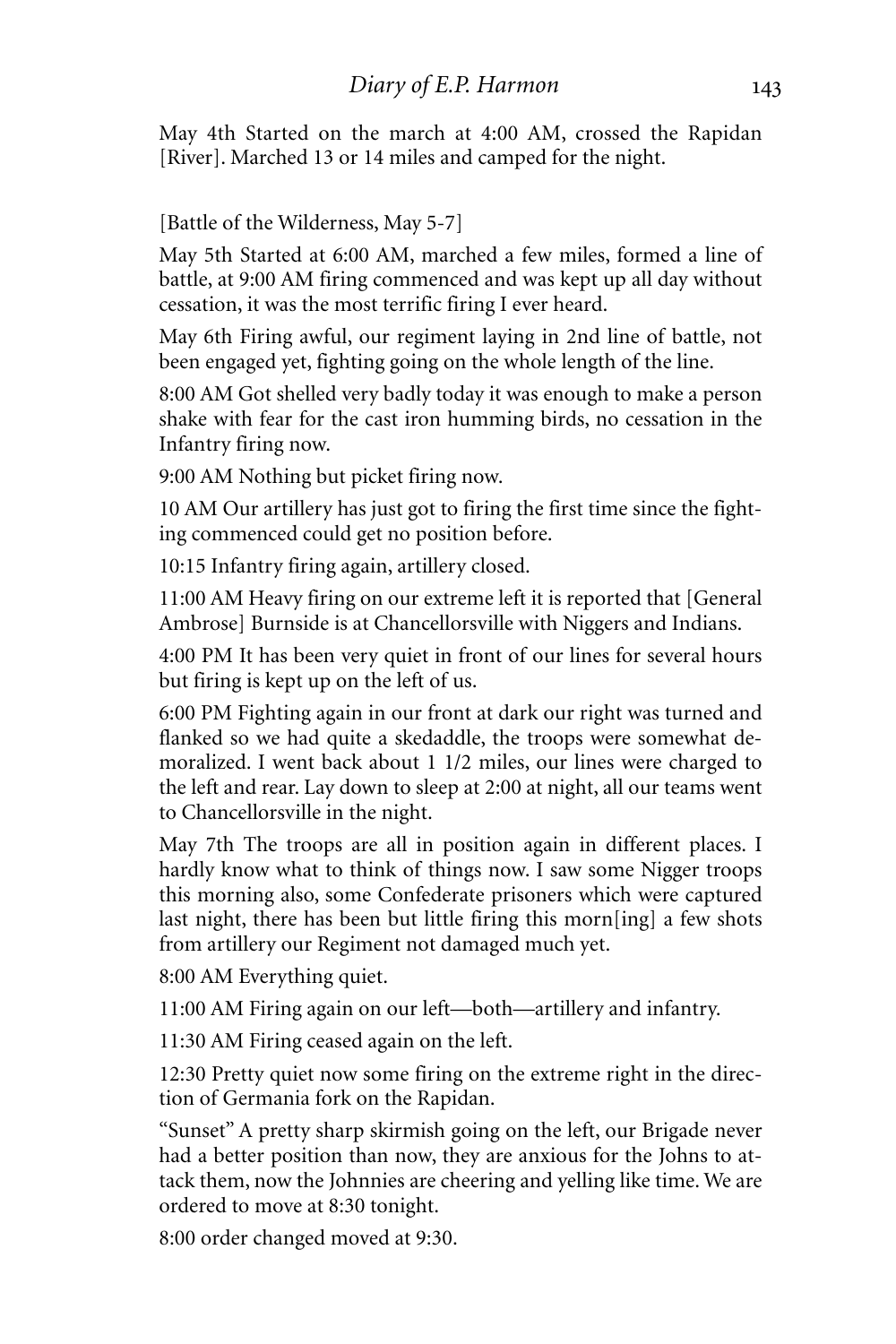[Battle of Spotsylvania Court House, May 8-21]

May 8th

8:15 Just eaten my breakfast by the roadside marched all night in the direction of Spotsylvania Court House, have got to move again in 15 minutes only allowed 3/4 an hour to eat and rest.

11:00 AM Moved 9 miles since eating breakfast, the 5th Corps is fighting now in front near Spotsylvania C[ourt] H[ouse]. It is awful hot today, the woods got on fire and a great many of our wounded men have been burned to death. I have been putting the fire out—this is an awful time for the poor soldiers.

12:30 PM Have been under fire of artillery today, our regiment is going to the front. Firing in the rear probably Burnsides troops are fighting.

7 PM Our troops are all massed for a charge, they are fighting hard it will be a hard fight. 3 men only of the 5th wounded yet.

8 PM Our division did not charge.

May 9th Our troops lay in their hid position, the left of our army charged last night, it was successful, we were turned out in the night, last night on account of an attack on the pickets.

8 AM Moved farther to the left about 1 1/2 miles, it is pretty quiet now, this is the fifth day of the fight. Our Brigade Commander done a very rash thing this morning, he marched our Brigade across an open field and lost several men when he might just as well went in the woods and then the sharpshooters could not have seen us, we are now protecting the flank of our left wing there is many queer and blind moves today.

3:30 Pickett firing very briskly troops all in rifle pits. Expect an attack. Every moment we are ready to give them a warm reception. General [Horatio] Wright has got command of the Corps. General [David] Russell the Division on account of the death of General [John] Sedgwick.

6:30 PM All quiet in front of our Division. Some skirmishing on the right of us.

7:00 Firing quite brisk now.

7:20 Our Batteries are firing quite smart now.

7:30 Firing in our front now. I am with the Regiment, expect an attack every minute now.

May 10th Did not have any engagement in front of us yesterday, quite a little skirmish in the front in the night last night.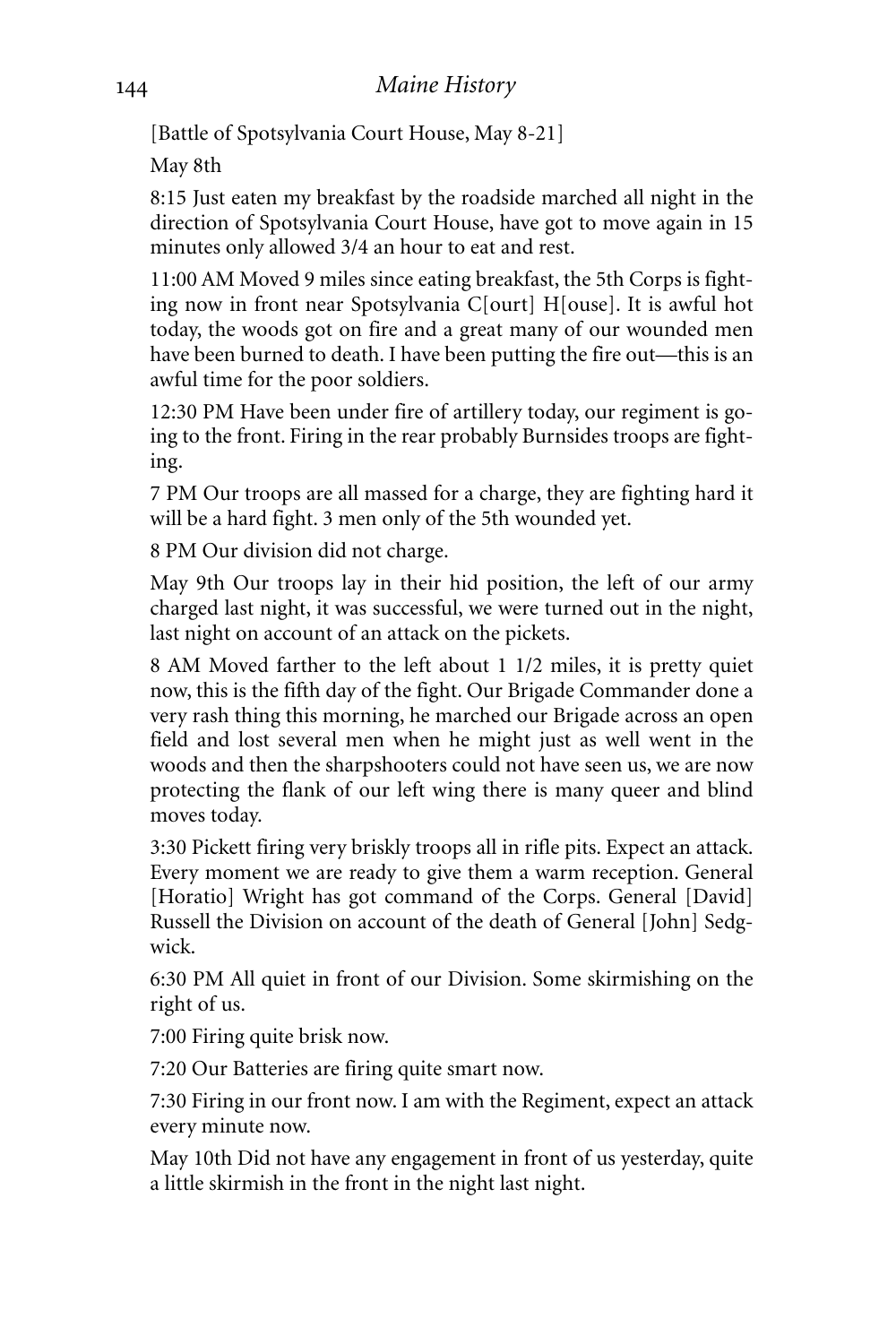Thomas Bay 125 3 1864 466 21 By cash on hours. mysst, moral camp anno staget han and 200 25 My milige Which ? 22.20 29 Electron brandwaling farmities 2200 more at 4 O. Mind and all to 30 Shyram to hall forger 14 May 2 By cash read for him of ? tweenach on wife 1011 048 Harles on the suggest at 4 a. W. . By cool rid. Expenses in the  $12.06$ . I brandy or 14 mile & compact for the west Fine Fine . To believe paid they bearquit 50 Harted at 6 Och anne hed a fe a full attend sale \$ 1800 miles formed a line of Bable at Jathe filing Council & Marshy  $\mathcal{L}$ apall day without allation it was the well-teentre this of soon kind.<br>- 69 What awful , our North my ... entitle in the 24 Charles with not have been and a<br>get the life of the same the whole last house<br>of the life of the same of the life of the same of the same of<br>buddy  $\mathcal T$  day it will good the same of the<br>model of the same of the same o  $1 - 2$ Liggie Patro Sal Todo Silvang /2019 Strong How 

During a raid on Hewlett's Station by the Union army, Edward P. Harmon acquired Charles Minor's cashbook. Harmon kept the book and used it as a journal to chronicle his time as a Union soldier serving in Virginia. These pages in the cashbook represent the end of Minor's accounts (left) and the beginning of Harmon's diary (right). Courtesy of Virginia Tech Special Collections.

6:40 AM A little skirmish firing now.

9:00 AM Our Batteries just opened and fired 10 to 15 shot apiece.

10:30 There is an artillery duel going on now the shot and shell are flying in all directions.

12 n[oon] Good news just received, Petersburg taken.

1:45 Hard fighting on the right our Batteries fire an occasional shot. I think we are driving the enemy a little.

3 PM There has been some of the hardest fighting for the past two hours that ever was heard it is perfectly terrific, it is on our right and center. We drove the enemy on the left this morning.

4:45 Our brigade and others are preparing for a charge there will be bloody work soon.

5:20 Our Batteries are firing like time it is enough to deafen anyone there is 25 pieces of cannon firing at the same time. I am side of them to see the fun.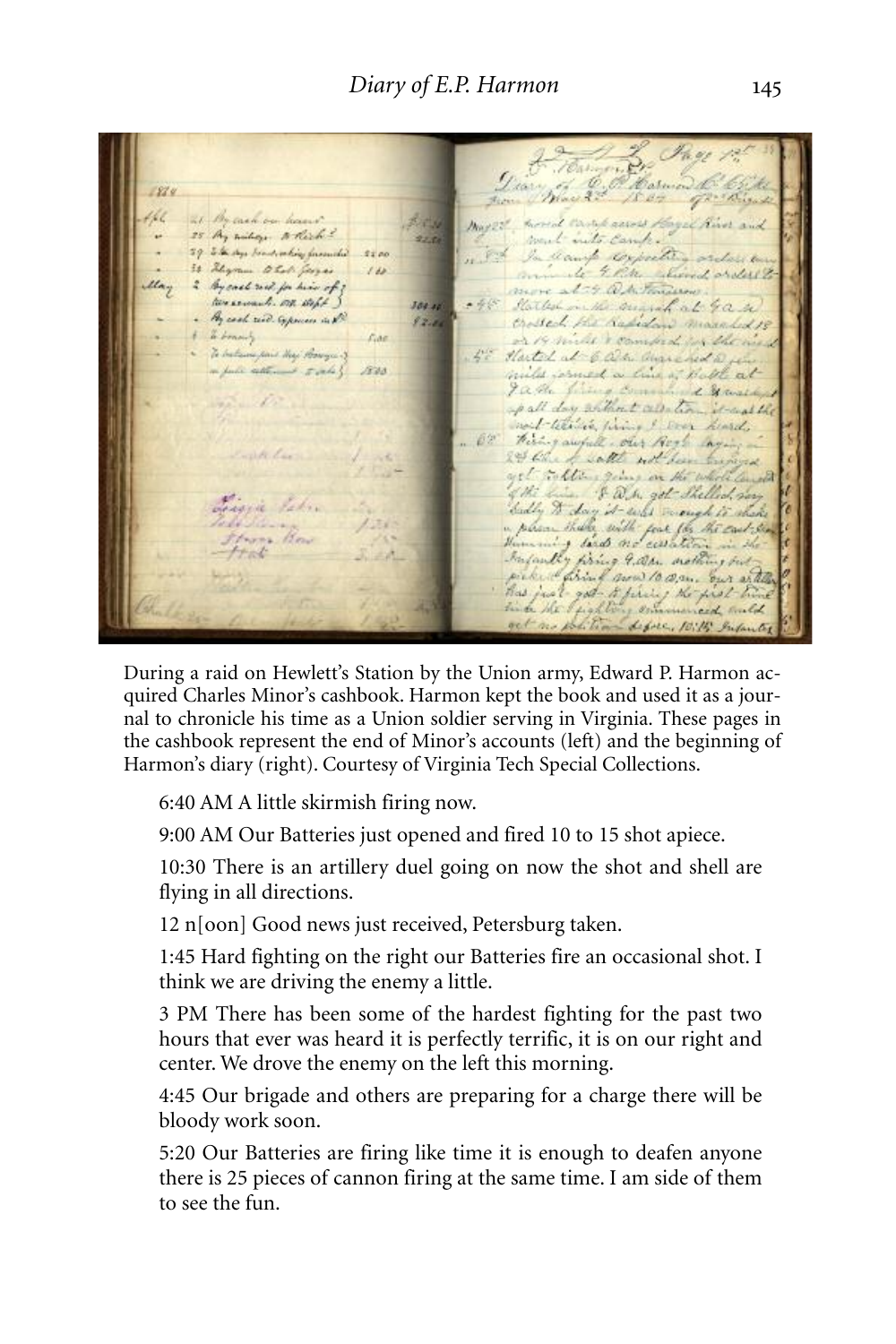6:15 The Batteries have ceased firing they have kept up an incessant fire since 5:20.

May 11th I feel bad this morning, our boys made the charge last night at dark they took the Rifle Pits but could not hold them, our Brigade took 1000 to 2000 prisoners, there was 109 killed, wounded and missing in our Regt. Lieut Joseph Paridis Co E, 5th Maine took 1 stand of colors, Co. E lost 14 out of 22 men, oh it was awful slaughter the boys fought bravely. 5 Capts out of 6 were wounded. Our Capt. was the only one saved.

8:55 All quiet this morning.

9:35 Our Batteries have opened again the troops are preparing to make a charge where they were driven back last night. They are bound to have the Rifle Pits any way.

12 N[oon] Things are very quiet now. Expect some hard fighting soon, the troops are getting into position to charge very quietly and fly by.

1 PM All quiet yet Burnside is in the Rebs rear.

2 PM Changed our position to the left and built rifle pits. We then moved back to our old position again and pitched tents for the night. It is raining very hard. The charge is postponed.

May 12th Started at daylight, went to the rear about 1 mile, we then turned about and came back to the old place again, then moved to the extreme left and relieved Gen. [Winfield S.] Hancock's troops. There is a lot more of our boys killed and wounded. Capt. [Frank L.] Lemont Co. E is killed.

5 PM Our boys still fighting they are cut-up badly this is the 9th day of the fight and the hardest one we have seen. I hardly know what to think of it.

7 PM There is not so much fighting now, our Brigade is very much broken up they are tired, heart sick and discouraged. It is reported that the 5th Corp de armie will charge tonight. I am sick, tired, and worn out, tonight. This is our 9th day of slaughter.

May 13th We moved back after dark last night and about 1 mile to the right, there is only a little picket firing this morning. Our Brigade is all broken up, it will be a day or two before it will get together again, it is not known how many men we have lost yet.

10:30 The whole number of men lost has been found out, it is 136 killed, wounded, and missing from 237.

12 PM Some skirmish fighting and artillery firing.

6:30 PM Changed our position twice this afternoon. We are now in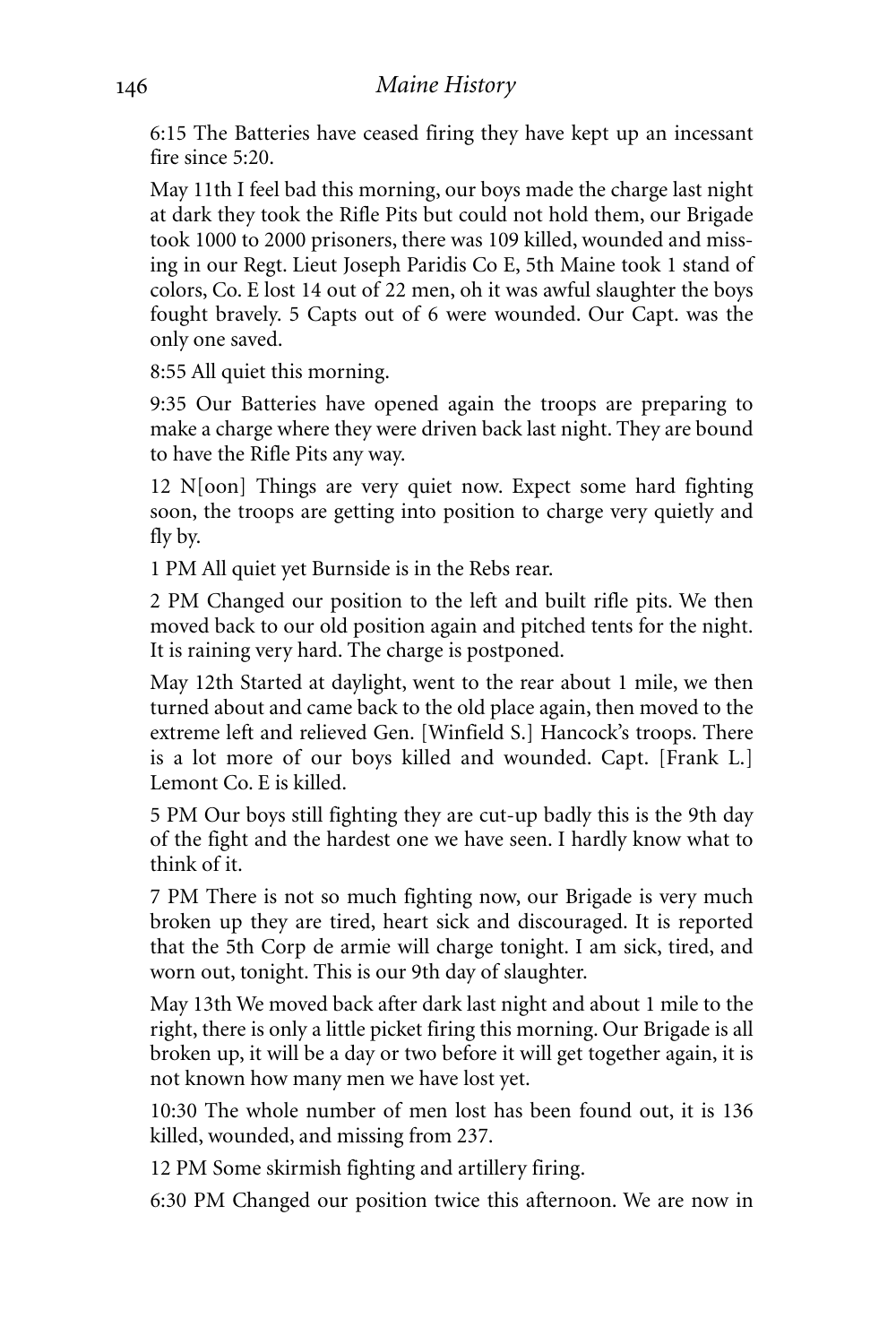front as usual, we expect some more fighting tonight or early tomorrow morning. We found several of our missing men today, they were killed.

May 14th We started at 12 o'clock last night to march, we are going to the left of the army, have just halted to get breakfast. More again in ten minutes, don't know our destination. Wrote to E.F.T. [Emma Frances Tobey] last night have not sent the letter yet, don't know as I can at all.

2:15 PM All is quiet today. We are on picket this afternoon. I am with the Regiment, it is very pleasant and warm. Expect the picket line will be moved every minute.

5:00 PM Everything is as quiet as anyone could wish.

6:30 At 5:15 PM we were attacked with three times our number our boys fought as long as possible for them to, and then had to break and run, there was some tall running done and I was not far behind, we fell back across the River Ni and were reinforced and took back the position.

May 15th It was a hair's breath escape that we did not get captured last night.

3 PM Everything has been very quiet all day, there is a thunder shower coming now for a wetting.

6:15 Our skirmishers have advanced, may have a little fuss but not much, I hope not any.

May 16th The pickets were advanced last night without trouble, the Band is playing this morning the first time I have heard it for some time, all is quiet this morning.

3:30 All has been very quiet today until now, there is some artillery firing on the right.

3:45 All quiet again.

May 17th All quiet this morning but it is early yet and we may have something to do soon.

2 PM All quiet we are comfortably situated.

May 18th There is quite a change in our circumstances this morning. We broke camp last night and moved at 9:30 back to one of our old positions on the right. We have not had any chance to get any breakfast yet, we are now lying under fire from Reb Batteries.

6:15 AM Heavy artillery firing on both sides.

6:40 Quite sharp skirmish firing now but little artillery firing.

4 PM I have got my tent pitched where I had it yesterday at this time. We came back to this position this afternoon our move was to play a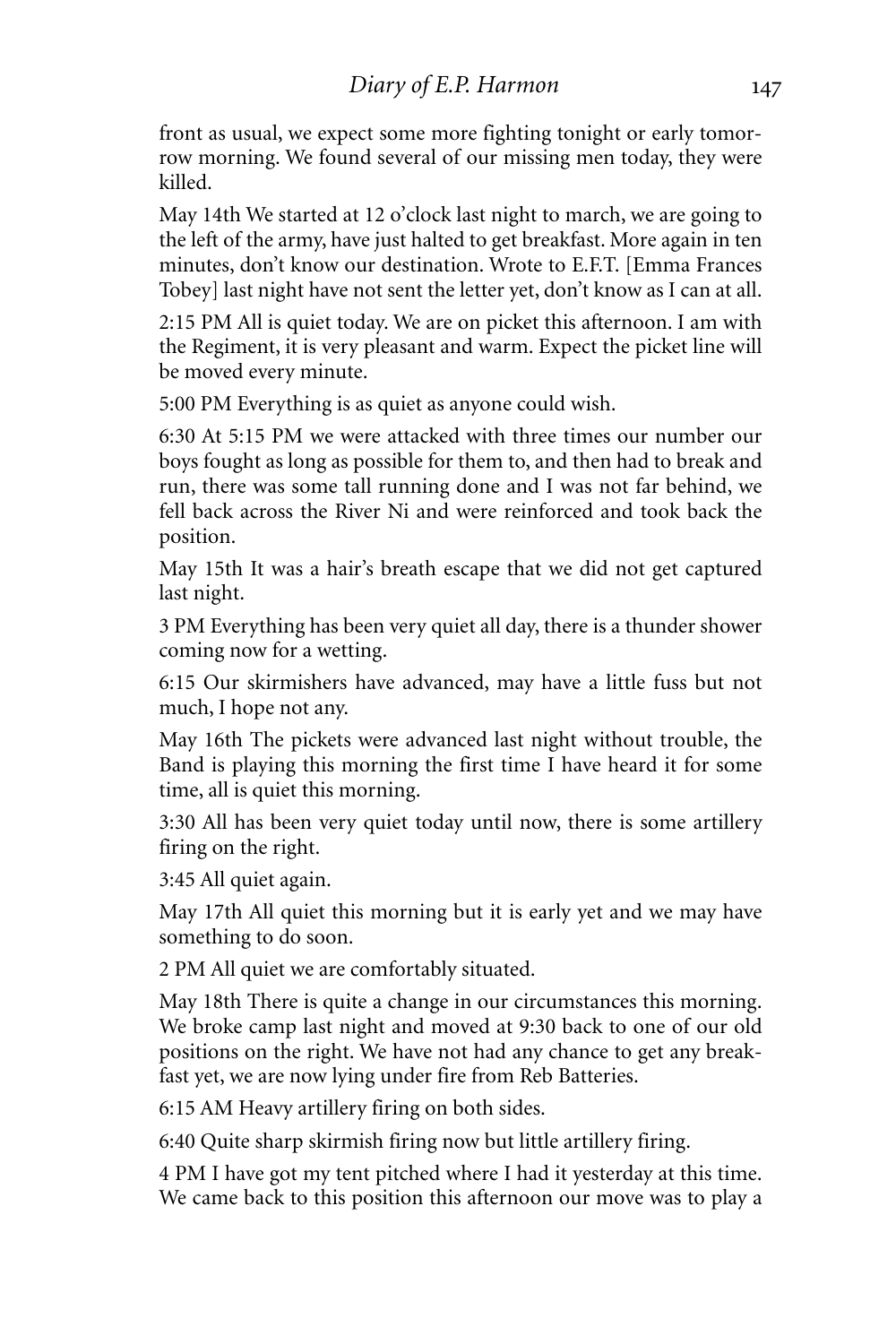### *Maine History*

game on old Lee, but it did not work. He is an old Fox to catch asleep.

May 19th Advanced our lines 1 mile this morning. I got 3 letters from E.F.T. [Emma Frances Tobey] also 3 papers, 1 towel[?], 1 letter from J.S.T. 1 from P.H.H. [P.H. Holmes] this morn[ing].

6 PM All quiet. We are in Rifle Pits prepared for an attack.

6:20 Just got orders to pack and be ready to move at a moments notice.

7 PM Orders to make ourselves as comfortable as possible until morning.

May 20th We were turned out at 12 o'clock last night to move, we went a few miles to the right to retrieve the heavy artillery Brigade and a part of the third Corps, who were fighting. The first Maine heavy artillery lost heavily.

3:50 All quiet, we expect to move tonight. We march nights and watch the Rebs daytimes.

May 21st All quiet, did not move last night, had a good night's rest, the first night for 7 nights, but we have heard firing.

12:30 PM We have marched 4 miles since morning, stopped for dinner now. Shall go on again soon.

5:30 We [are] now lying on the hill where we were driven off last Saturday, our front is exactly the opposite direction from what it was when we were here before. We shall probably march tonight, we are going to change our base to Port Royal [Caroline County,Virginia].

6 PM The Rebs have just attacked us but they have run against a snag. We are ready for them there is sharp musketry now.

May 22nd The Rebs did not press their attack last night. We started at 11 o'clock, marched all night just stopped for Breakfast. Going on again in 15 minutes.

11 AM Have just stopped to rest. It is awful hot today. I am most played out, my feet are all blistered and sore. We got an addition to our Brigade today, an artillery regiment of 1,737 men.

1:45 Just eaten my dinner, eat the last mouthful full don't know where the next will come from, it is a hard sight. Now more again in one hour.

[Battle of North Anna River, May 23-26]

May 23rd Started just before sunset last night to march. Camped at 10:30, very tired and hungry. Shall draw rations today.

7:00 PM Marched all day, drew 5 days rations, there is hard fighting ahead of us.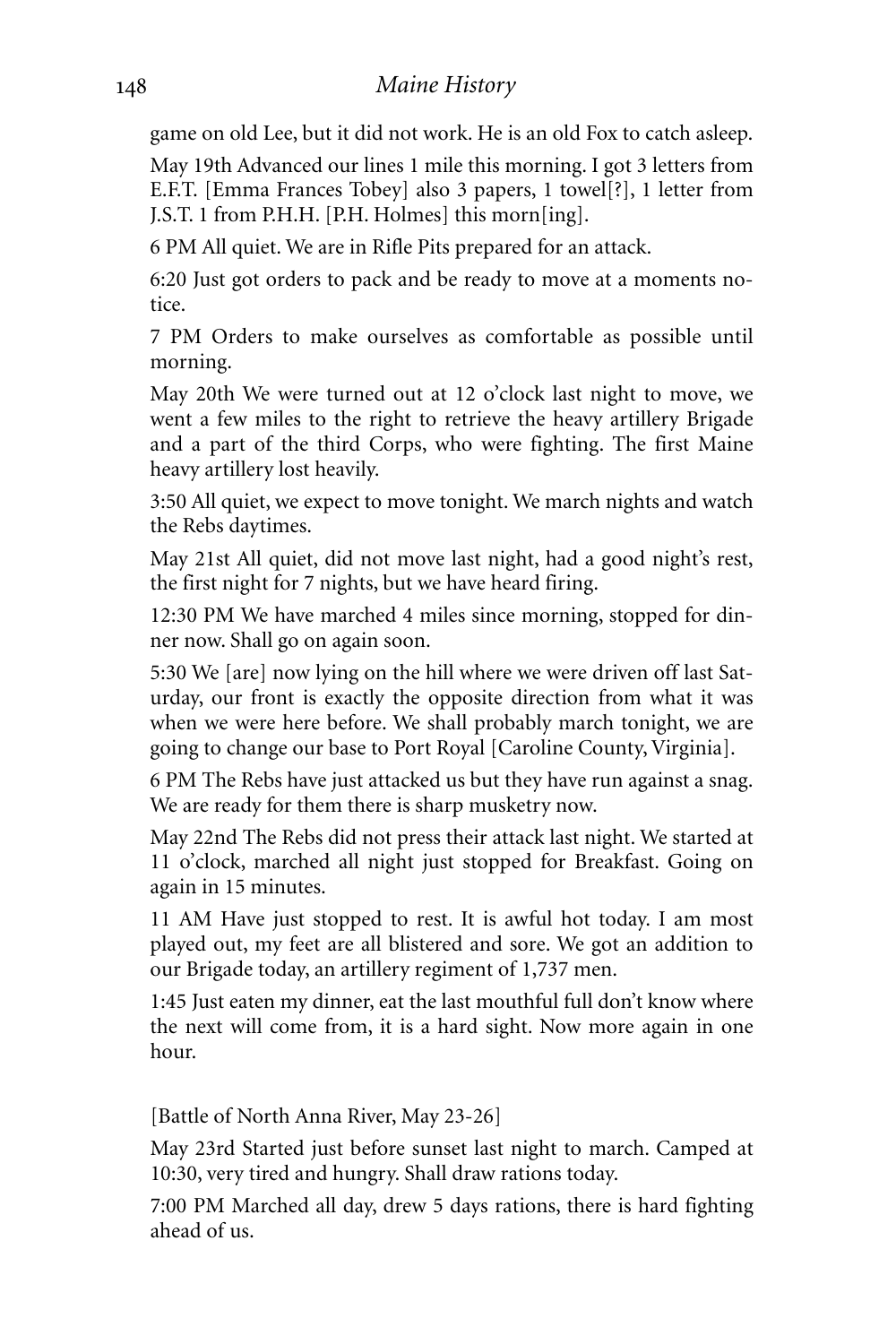May 24th Marched across the North Ann[a] River this morning where the fighting was last night. It was a smart artillery duel, had a hard march last night. I am played out, but have got to keep up with the Regiment.

1:30 All quiet, awful hot today.

5 PM Fighting on the left, our regiment just went on the skirmish line.

May 25th 1 PM At Hewlett's Station, a squad of our Regiment, myself included came here on the railroad burnt the station destroyed the railroad and had a good time generally.

May 26th Our boys burnt the railroad yesterday for miles. We recrossed the North Anna today.

1:30 Marched 8 miles today, don't know where we are going. We are on the same road we came.

[Battle of Cold Harbor, May 31-June 12]

May 27th Started at 8:30 last night and marched 9 hours went 18 miles or more. Stopped 1 hour for breakfast and then on again. Crossed the Pamunkey River at noon, we are now on the peninsula again. Went into camp for the rest of the day and night.

May 28th All quiet.

2:30 All packed up ready to move.

5 PM Moved 4 miles and camped for the night.

May 29th In camp all quiet don't know when we shall move but are liable to move at any time.

11:30 Moved to the front on a reconnaissance.

May 30th Advanced to within one mile of Hanover Court House yesterday and camped for the night.At one time yesterday we were nearly surrounded by the Rebel pickets. This morning we turned back and struck the Richmond road and are now advancing in that direction.

8 AM Halted for breakfast and drew rations we are nearly starved, some of the men have had nothing to eat for two days.

5:30 Got 1 days rations, shall get four days more too night [sic]. We have advanced a few miles this afternoon, there is some fighting in front. Our Regiment deployed as Skirmishers. We are near Mechanicsville, where we were two years ago.

May 31st

12 AM We are in front in close proximity to the Rebs, our skirmishers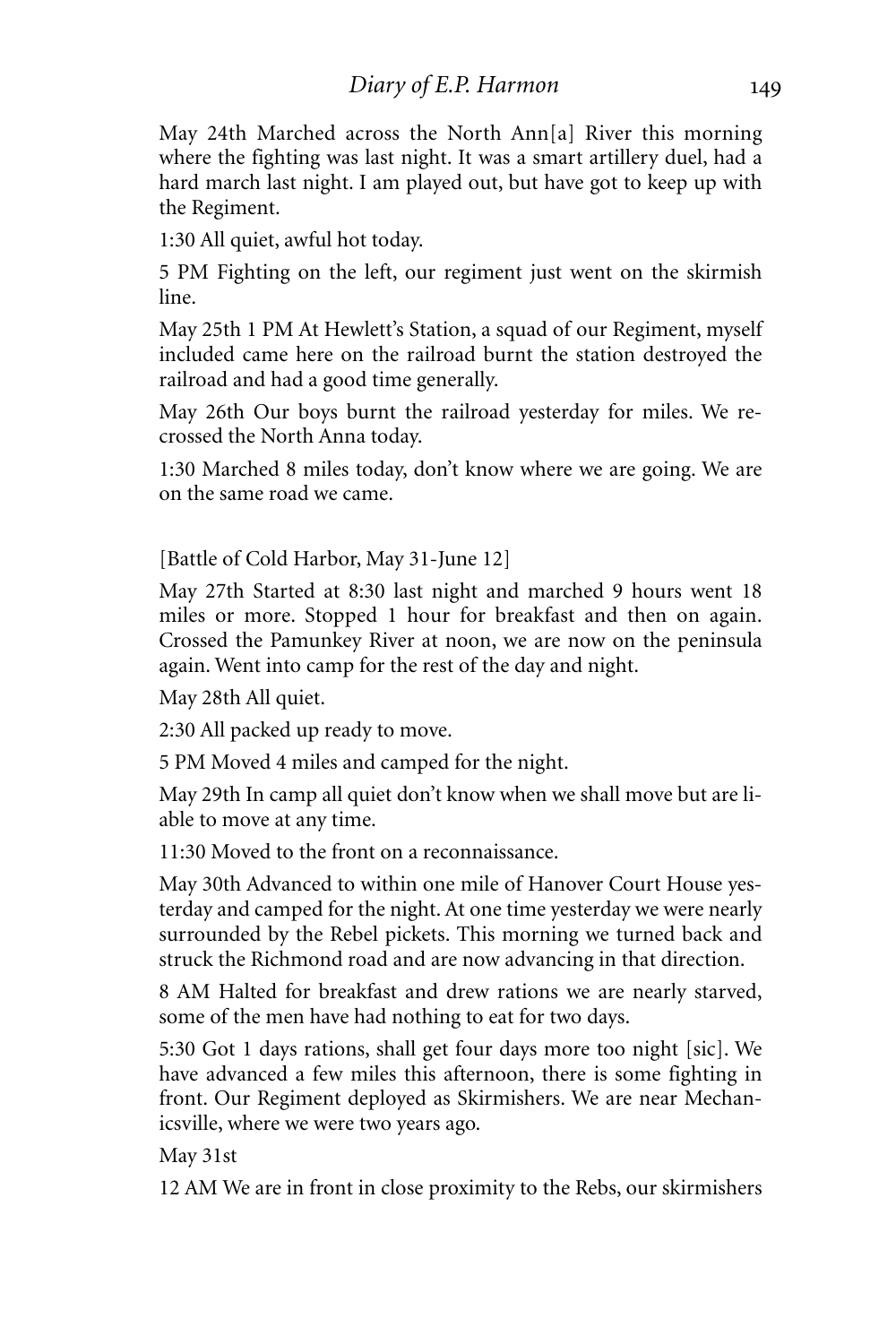

The title page of the cashbook shows the signatures of the two owners: Charles L.C. Minor and Edward P. Harmon. The original owner of the book, Charles Minor, served in the Confederate army. He used the cashbook to keep records of items that he purchased. After a raid by the Union army, the cashbook switched hands from Minor to Edward P. Harmon of the Fifth Maine Regiment. Courtesy of Virginia Tech Special Collections.

have been fighting all day. We got two days rations too day [*sic*] to last us 5 days. I am quite sick today am not hardly able to sit up. I got a letter and paper from E.F.T. [Emma Frances Tobey] a letter from A.H.H., California.

June 1st On the move again, marching to Cold (or Coal) Harbor. I am very slim today, had to ride a horse, was not able to walk.

7 PM There is awful heavy fighting going on now. The artillery fire makes my head ache badly, but it is all in three years. We are now 4 miles from Mechanicsville, 9 from Richmond, got reinforcement from [Benjamin F.] Butler's force.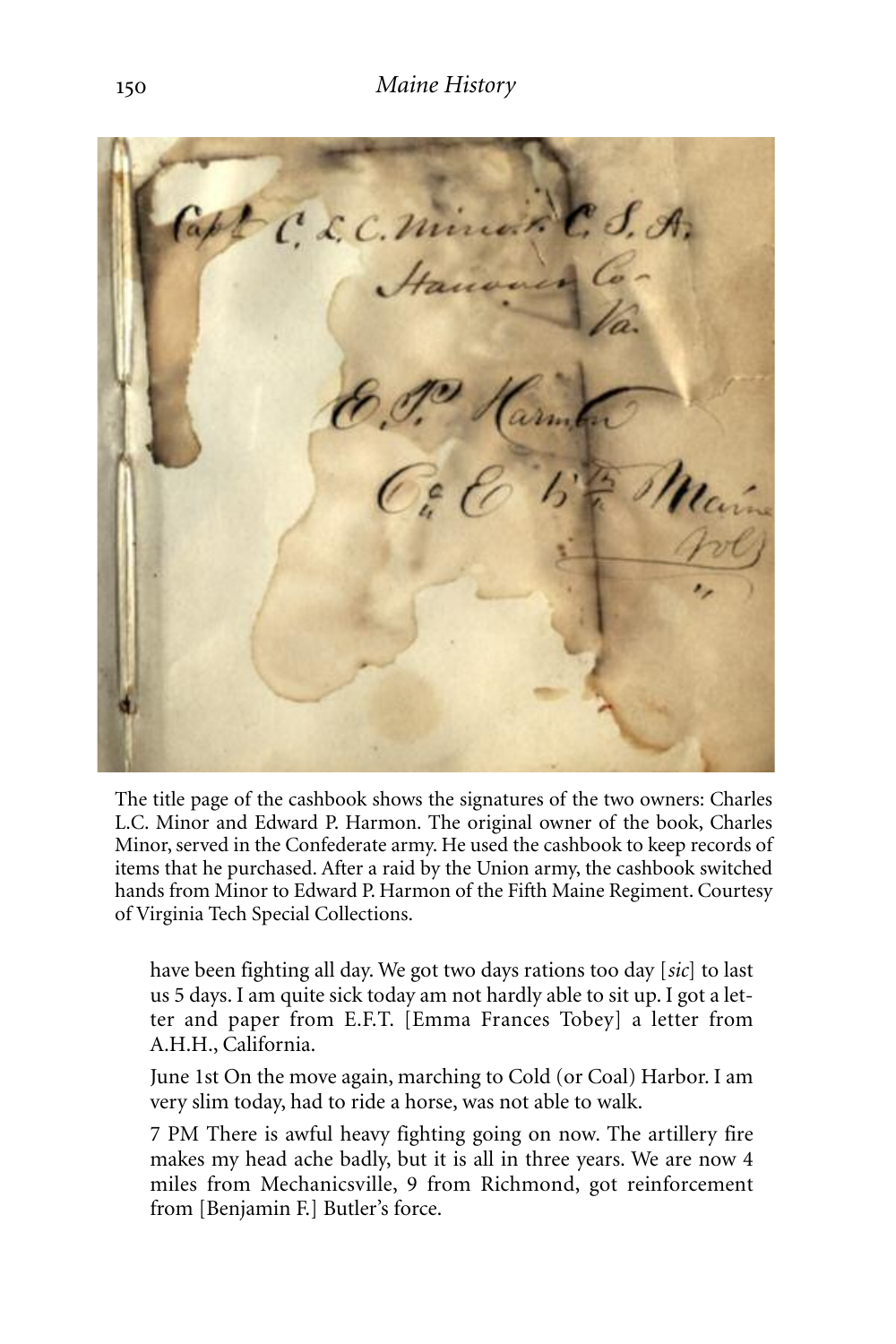June 2nd Some skirmishing this morning. I feel no better than I did yesterday.

6:30 AM Quite rainy, hard fighting on the right. Our corps had orders to make a forward movement at 5 PM but it was countermanded until 4 AM tomorrow morning.

June 3rd Our folks have advanced, there is awful hard fighting on the whole line, it is quite rainy this morning.

12:30 The fighting is not quite so terrific as it was but it is bad enough. Now several of our Regiment have been wounded. The Lieutenant I cook for is wounded badly {since died}

\* \* \* \* \*

After the summer of 1864, E.P. Harmon continued to serve in the Union army and correspond with Emma Tobey in Maine. Following the mustering out of his regiment that summer, Harmon became part of the Seventh Volunteers and then in September was attached to the First Maine Veterans Infantry Regiment. During this last segment of service, he was part of the ambulance corps. Harmon kept the rank of private throughout the war. He was discharged from the military on July 4, 1865, and returned to Maine. Harmon moved to Gardiner and went into partnership with Emma's father, Thomas Tobey, who owned a successful grocery business. He lived with the Tobey family and on October 19, he married Emma. However, Harmon's health problems returned and his inability to work and pay his growing medical bills made it difficult to remain in the grocery business. In May 1866, he found employment working as a machinist for his brother-in-law P.H. Holmes. Harmon worked sporadically as a machinist for P.H. Holmes and Company in Gardiner until his poor health forced him to resign in August 1882. In March 1884, he applied for an invalid military pension on the basis that his military service ruined his health and made him unable to earn a living. Nearly four years later on July 6, 1888, with his pension application still pending, Edward P. Harmon died just a few months shy of his fortyfifth birthday. 14 His recollections of the Civil War were never published and the cashbook with his diary from the spring of 1864 remained in private hands.

The original owner of the cashbook, Charles Minor, had a much more notable career after the summer of 1864. In early June 1864, he rejoined General Samuel Jones in Charleston, South Carolina. On August 1, he was promoted to captain and was appointed chief ordnance officer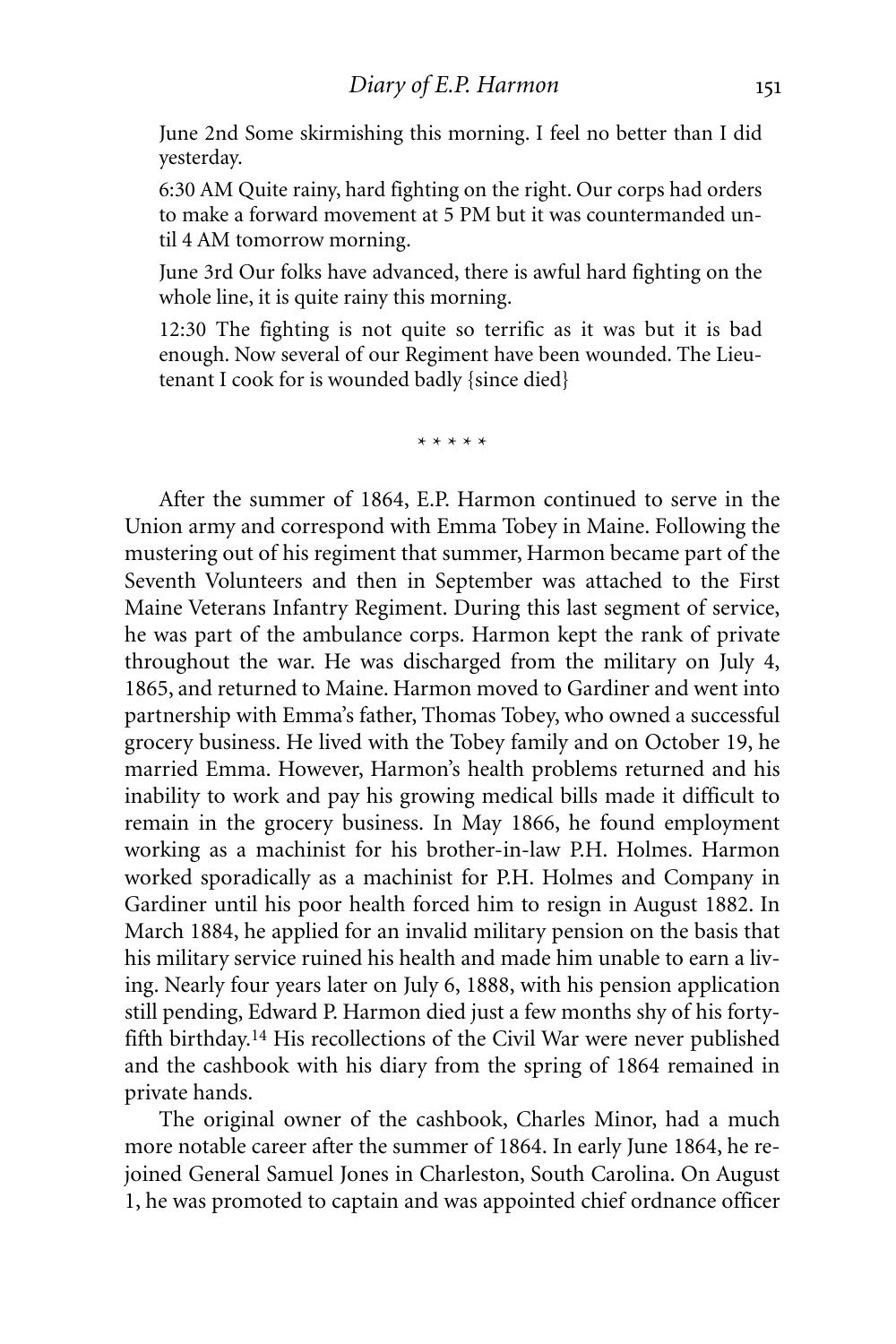for Confederate operations in South Carolina, Georgia, and Florida. In September, Minor was transferred to Richmond to serve as an executive officer of the Richmond Arsenal. The central location for supplies and arms for the Confederacy, the Richmond Arsenal was led by chief of ordnance General Josiah Gorgas. Minor stayed in that position until the end of the war. On April 18, 1865, Minor signed a parole of honor and rejoined his family in Hanover County. 15

After the Civil War, Minor returned to teaching and educational administration. He first opened a private school at his home in Negro Foot, Virginia. In 1867, the trustees of the Maryland Agricultural College (later the University of Maryland) wanted to re-open their doors to students. They first offered the presidency to George Washington Custis Lee, the son of Robert E. Lee. After Lee declined, the trustees turned to Charles Minor who promoted an educational philosophy that combined classical and scientific training. Minor accepted the presidency and, in October 1867, the school re-opened with four faculty and eleven students. During the academic year, he abolished the preparatory school and focused on training the sons of farmers for the modern world. However, Minor expected students to learn both new scientific methods of farming and be fluent in classical subjects such as Latin, Greek, and algebra. Enrolled students struggled with the curriculum and few potential students passed the entrance exams. Unable to attract new students and advocates, Minor resigned as president in the spring of 1868.16

Minor returned to Virginia and, in the summer of 1868, opened a successful private school in Lynchburg. By late 1871, the creation of public schools in Lynchburg forced him to close his school and seek employment elsewhere. In the spring of 1872, Minor accepted the position of professor of Latin and head of the preparatory department at Sewanee, the University of the South, in Tennessee. However, after only a month in Tennessee, Minor applied for the presidency of the Virginia Agricultural and Mechanical Institute (later Virginia Tech) in Blacksburg. The school was located just a few miles from Dublin and Cloyd's Mountain, where Minor served as a Confederate officer ten years prior. Trustees of the new school, which had a land-grant mission of agricultural and mechanical training, appointed the thirty-six-year-old Minor as their first president. The school opened on October 1, 1872, with enrollment reaching 132 students that academic year. 17

While at Virginia Tech, Minor built an impressive campus and student enrollment. His success attracted attention, and, in 1874, he re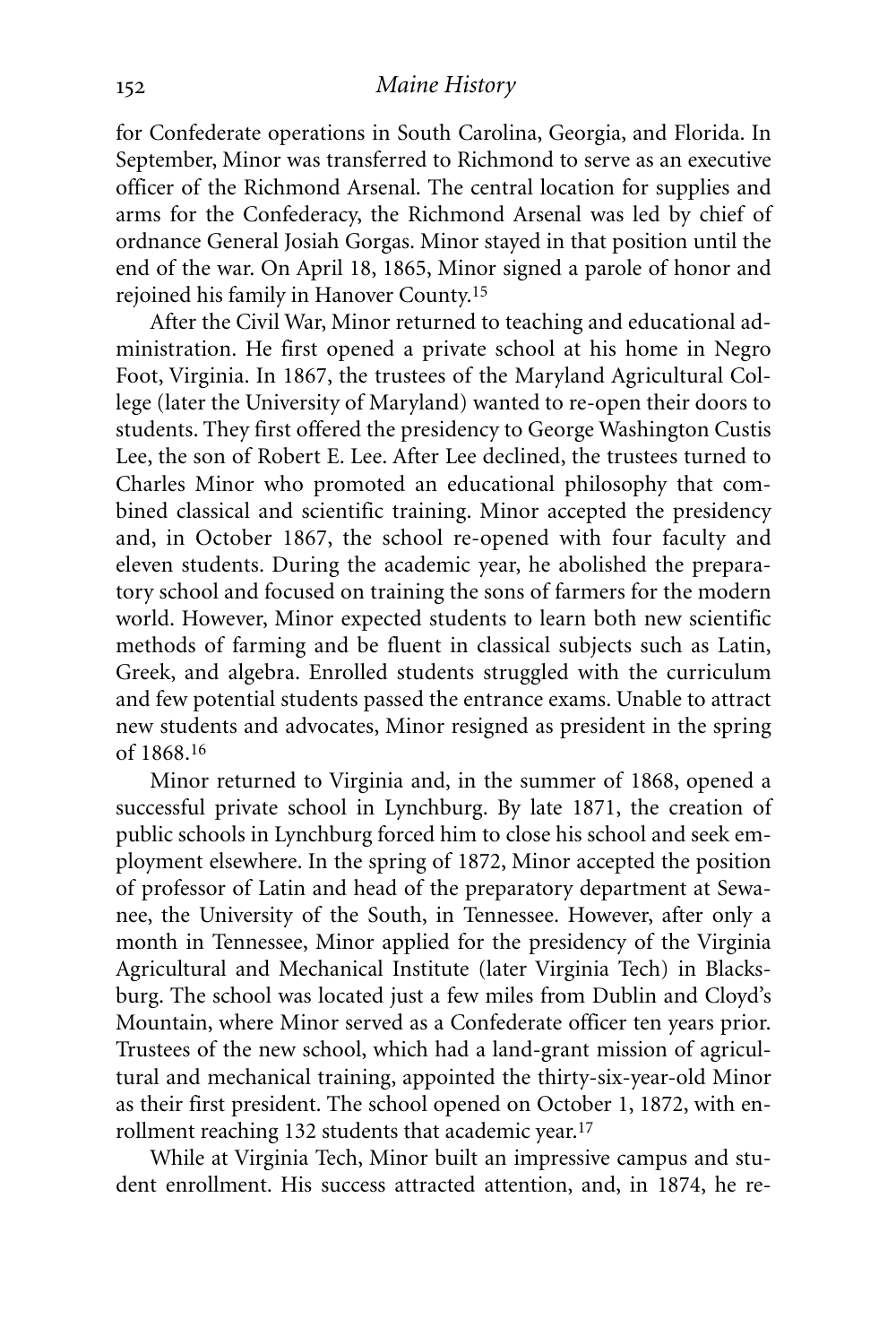ceived an honorary doctorate from the College of William and Mary. Similar to other land-grant schools, Virginia Tech made military training a requirement. By the late 1870s Minor clashed with members of the faculty who wanted a stricter military discipline for students. Minor took a much more relaxed approach to student discipline and believed that military training was only one component of the collegiate experience. The issue came to a head during a faculty meeting on March 25, 1878. At this meeting, James H. Lane, the commandant of cadets, threatened and shook his fist. Minor responded by punching Lane in the face. School leaders sided with Lane on the issue of military discipline, and in early 1879, the trustees decided to replace Minor. He served as president until the end of the fall semester and officially resigned in December 1879. 18 After leaving Virginia Tech, Minor continued as an educator. In 1880, he purchased the Shenandoah Valley Academy in Winchester, Virginia. In 1888, he moved to Baltimore to direct the St. Paul's School. He also served as associate principal of the Episcopal high school in Alexandria, Virginia.<sup>19</sup>

In the 1890s, Charles Minor retired from teaching and began writing essays on the Civil War. The consummate educator, Minor wanted to record his recollections of the 1860s so students could better understand that crucial decade.20 Most significantly, he published several newspaper articles and other pieces that criticized the character, leadership, accomplishments, and personality of Abraham Lincoln. 21 For the basis of his research, Minor focused on the words and actions of a number of Lincoln's associates. Minor's writings attracted the attention of Kate Mason Rowland, a charter member of the United Daughters of the Confederacy and the author of several historical works. She compiled Minor's articles and other parts of his research into *The Real Lincoln*, a lengthy pamphlet published in 1901. Minor believed that biographers deified Lincoln and evaluated him only through the lens of the northern perspective on the Civil War. 22 Readers with "Lost Cause" sympathies embraced the publication, while others criticized Minor for only focusing on the negative aspects of Lincoln's presidency. Minor continued his research on Lincoln and planned to publish an expanded version of the pamphlet.<sup>23</sup>

Minor also wrote on other related topics with a Lost Cause perspective. On June 14, 1903, his essay, "The Old System of Slavery: Its Compensations and Contrasts with Present Labor Conditions," appeared in the *Baltimore Sun*. Like other southern apologist writers, Minor claimed that slaves enjoyed great benefits on the plantation and their sudden emancipation unleashed great societal dangers. 24 In early July, Minor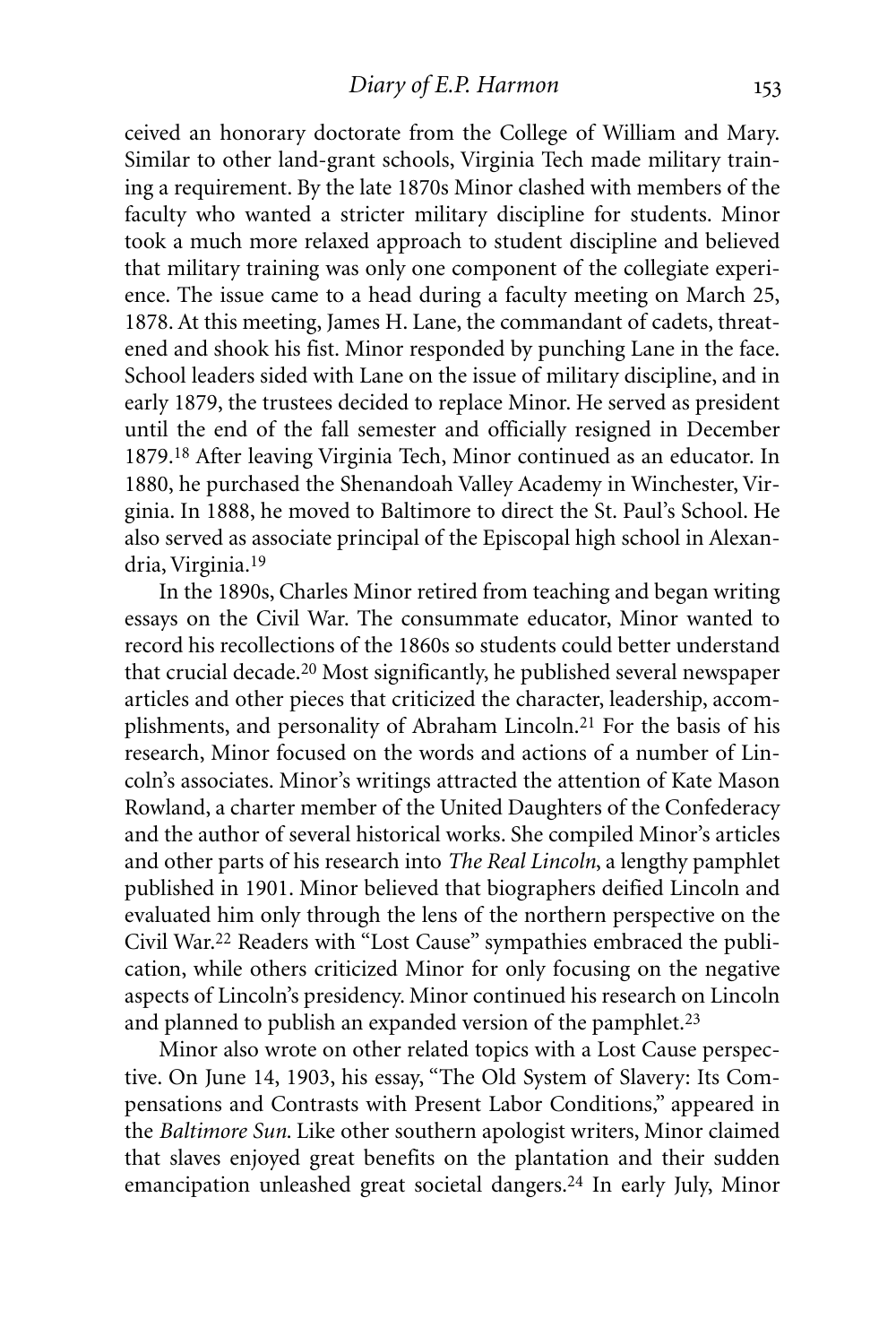

After serving in the Confederate army, Charles Minor became an influential teacher, educational administrator, and southern apologist. He is pictured here as president of the Virginia Agricultural and Mechanical Institute (later Virginia Tech) in the 1870s. Courtesy of Virginia Tech Special Collections.

completed the manuscript for his expanded book on Lincoln. Nearly four times longer than the pamphlet, the manuscript provided details on how northern eulogists had bestowed excessive honor, or apotheosis, on Lincoln and his legacy. On July 13, 1903, Charles Minor died at his brother-in-law's home in Albemarle County, Virginia. During the next year, Minor's brother and sister edited the manuscript, and a revised and enlarged edition of *The Real Lincoln* was published in 1904. The book maintained an audience with two subsequent editions, the last appearing in 1928. 25

Despite Minor's legacy as an influential southerner, soldier, educator, and writer, he remained a secondary historical figure. The lack of original materials and his personal papers have made it difficult to reconstruct his life and legacy. There are small sets of original material on Minor at the Huntington Library, the University of Virginia, and the Library of Virginia. 26 Minor's tenure as president of Virginia Tech from 1872 to 1879 has been studied by scholars. However, in 1905 a fire on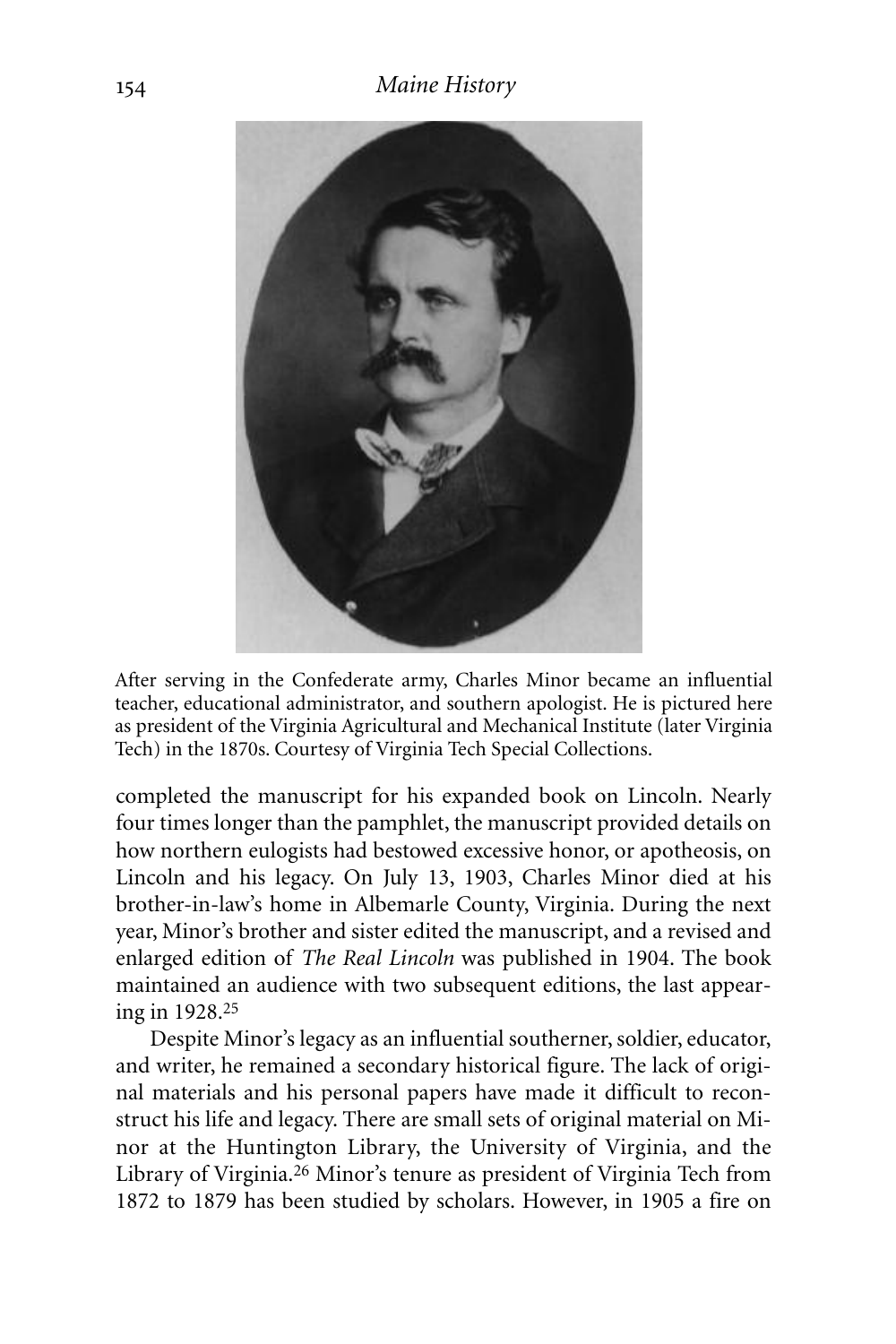campus destroyed all of the early Virginia Tech presidents' papers leaving little if anything from Minor's administration. Over one-hundred years after that catastrophic event, Virginia Tech still did not own a single original item authored by its first president.27

Then in early 2008, an auction company specializing in historical materials contacted Virginia Tech Special Collections (which includes the University Archives and a large collection of Civil War manuscripts, diaries, and printed sources) about an unusual item coming up for auction. The piece was both a Civil War era cashbook owned by Charles Minor, and a battle diary written by E.P. Harmon with details of the Overland campaign in the spring of 1864. The item provided double perspectives—from the North and South, and from an officer and a private during the Civil War. The unique nature of the piece, the connection to Virginia Tech's earliest leader, and the rich battle content made it a perfect fit for Special Collections at Virginia Tech. A few weeks later, Virginia Tech won the item after several rounds of bidding (most likely with competition from archivists at the University of Maryland and Sewanee). Upon review, the cashbook proved to hold potential for multiple research purposes. It provides an important connection to the school's early history, as well as a first-hand account of the Overland campaign in central Virginia.

The acquisition of the item by Virginia Tech resulted in significant publicity. The story about Charles Minor's pilfered cashbook returning to the campus where he served as president after the Civil War became the topic of press releases, newspaper stories, radio interviews, a television news segment, and attention from other media outlets.28 The cashbook was the featured item during open-house events for Special Collections and the University Libraries at Virginia Tech. The first wave of researchers, especially alumni and students, wanted to view an original item once owned by Virginia Tech's first president. But as the months passed, researchers were drawn to the words of Union Private E.P. Harmon, a nearly forgotten soldier from Maine with a less-than-glorious record of military service or postwar achievement. While the provenance of the cashbook makes it a treasured item for Virginia Tech, Harmon's words are perhaps more significant for Civil War researchers, especially those studying the contributions of the Fifth Maine Volunteers in Virginia during the Overland campaign. Harmon's own personal journey through the Civil War and his attempts to recover and prosper in the postwar period reveal how the war affected individual lives.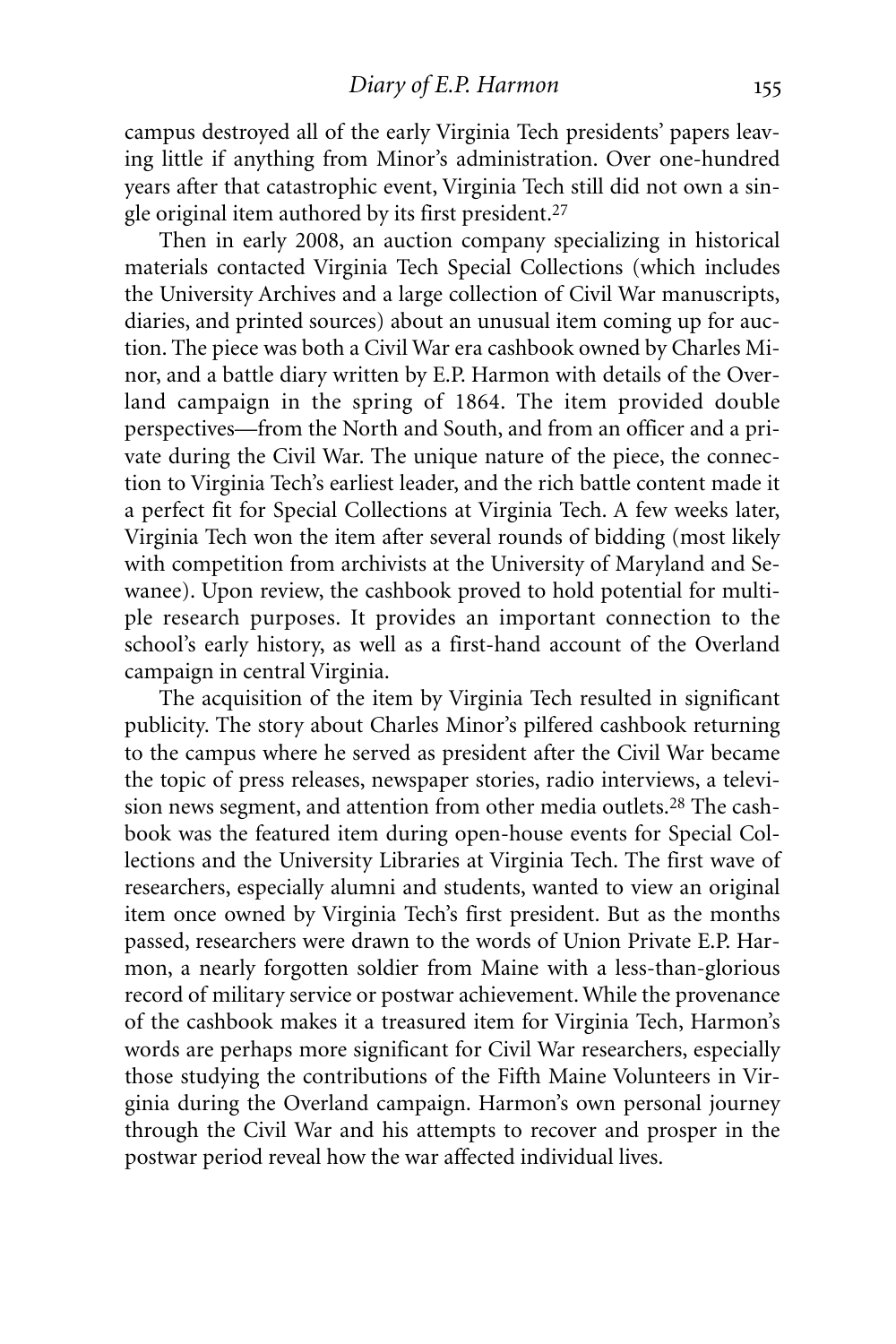#### **Notes**

1. Official reports did not mention the pilfering of contraband and supplies at Hewlett's Station, but there was a report that soldiers destroyed part of the railroad at nearby Noel's Station. See United States, War Department, *The War of the Rebellion: A Compilation of the Official Records of the Union and Confederate Armies* (Washington, D.C.: Government Printing Office, 1880-1901), Series I, Vol. 36, part 1, p. 670; *Twenty-Ninth Annual Report of the President and Directors of the Virginia Central Railroad Company to the Stockholders, At Their Annual Meeting, November, 1864* (Richmond: H.K. Ellyson, 1864), p. 12; George W. Bicknell, *History of the Fifth Regiment Maine Volunteers* (Portland, ME: H.L. Davis, 1871), p. 326; *Maine at Gettysburg: Report of the Commissioners Prepared by the Executive Committee* (Portland, ME: Lakeside Press, 1898), p. 383.

2. Charles L.C. Minor Cashbook and Edward P. Harmon Civil War Diary Collection, Ms 2008-081, Special Collections, Virginia Tech, Blacksburg, Virginia.

3. Harry D. Temple, *The Bugle's Echo* (Blacksburg, VA: Virginia Tech Corps of Cadets Alumni, 1996), 1:22; Duncan Lyle Kinnear, *The First 100 Years: A History of Virginia Polytechnic Institute and State University* (Blacksburg, VA: Virginia Polytechnic Institute Educational Foundation, 1972), p. 61; Lyon Gardiner Tyler, *Encyclopedia of Virginia Biography* (New York: Lewis Historical Publishing Company, 1915), 3:188-89; Robert J. Driver, Jr., and H.E. Howard, *2nd Virginia Cavalry* (Lynchburg, VA: H.E. Howard, 1995), p. 249; "Historical Sketch of the Rockbridge Artillery, C.S. Army, By A Member of the Famous Battery," *Southern Historical Society Papers* 23 (January-December 1895): 149.

4. Quotation from *Official Records*, Series I, Vol. 27, part 2, p. 948; Charles L.C. Minor Confederate Service Record, 1863-1865, Compiled Service Records of Confederate Generals and Staff Officers and Nonregimental Enlisted Men, Record Group 108, National Archives and Records Administration (NARA), Washington, D.C., microfilm reel 179; Tyler, *Encyclopedia*, 3:63, 189; Ezra J. Warner, *Generals in Gray: Lives of the Confederate Commanders* (Baton Rouge: Louisiana State University Press, 1959), p. 166; Driver and Howard, *2nd Virginia Cavalry*, p. 249; William Marvel, *The Battles for Saltville* (Lynchburg, VA: H.E. Howard, 1992), pp. 50-55.

5. *Official Records*, Series I, Vol. 37, part 1, pp. 8-13; Minor Confederate Service Record, Charles Minor to Josiah Gorgas [telegram], May 14, 1864, S. Cooper to Charles Minor [telegram], May 14, 1864, all in RG 108, NARA; Driver and Howard, *2nd Virginia Cavalry*, p. 249; Warner, *Generals in Gray*, pp. 154-155; Howard Rollins McManus, *The Battle of Cloyd's Mountain: The Virginia and Tennessee Railroad Raid, April 29-May 19, 1864* (Lynchburg, VA: H.E. Howard, 1989), pp. 21-41; Jack L. Dickinson, *Jenkins of Greenbottom: A Civil War Saga* (Charleston, WV: Pictorial Histories Publication Company, 1988), pp. 68-69.

6. Bicknell, *History of the Fifth Maine*, p. 391.

7. Minor Cashbook and Harmon Diary Collection, Virginia Tech.

8. The most detailed sources on the battles of the Overland campaign include: Gordon C. Rhea, *The Battle of the Wilderness, May 5-6, 1864* (Baton Rouge: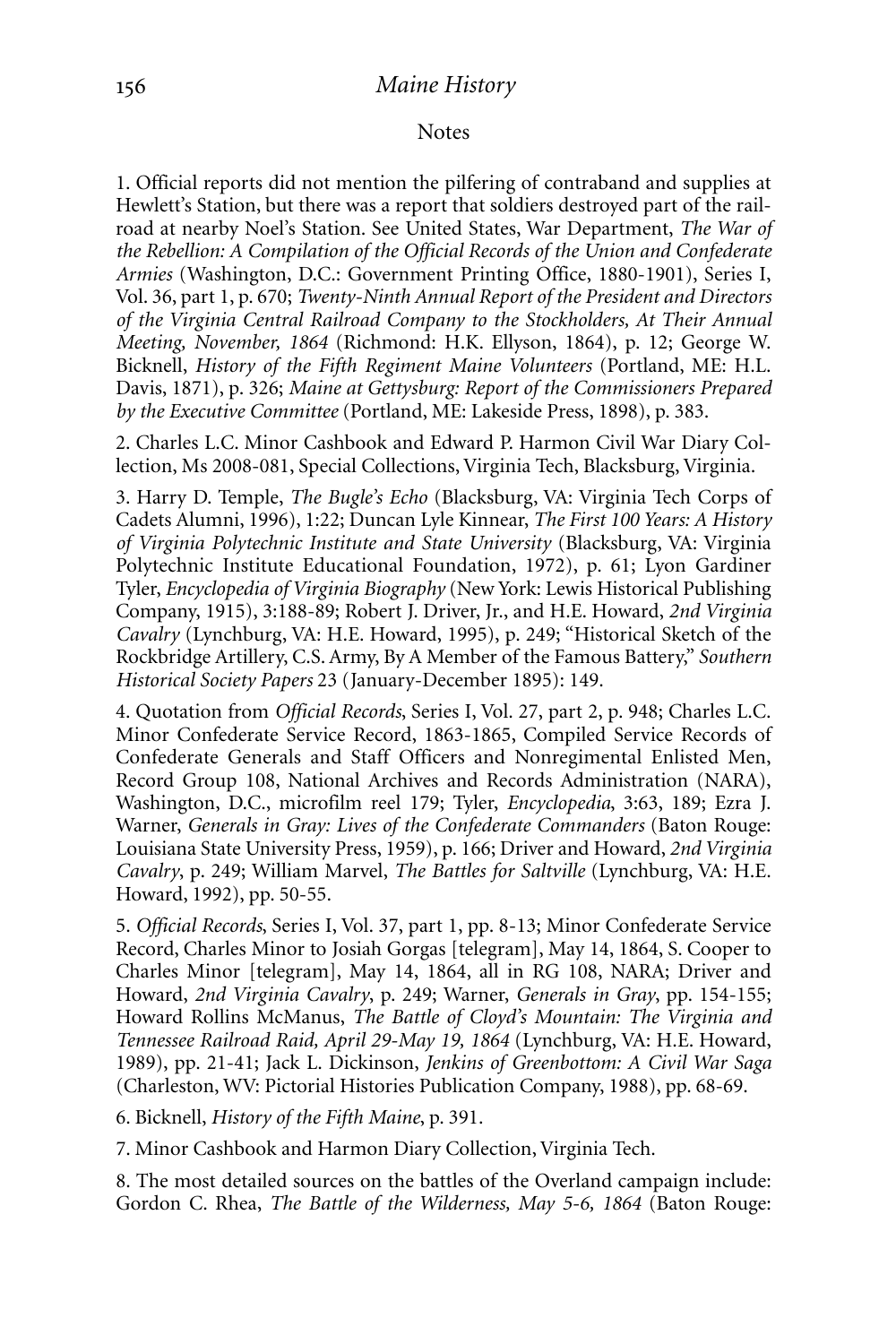Louisiana State University Press, 1994); Gordon C. Rhea, *The Battles for Spotsylvania Court House and the Road to Yellow Tavern, May 7-12, 1864* (Baton Rouge: Louisiana State University Press, 1997); Gordon C. Rhea, *To the North Anna River, Grant and Lee, May 13-25, 1864* (Baton Rouge: Louisiana State University Press, 2000); Gordon C. Rhea, *Cold Harbor, Grant and Lee, May 26-June 3, 1864* (Baton Rouge: Louisiana State University Press, 2002); Noah Andre Trudeau*, Bloody Roads South: The Wilderness to Cold Harbor, May-June 1864* (Boston: Little, Brown, and Company, 1989); Noah Andre Trudeau*, The Last Citadel: Petersburg, Virginia, June 1864-April 1865* (Boston: Little, Brown, and Company, 1991); Mark Grimsley, *And Keep Moving On: The Virginia Campaign, May-June 1864* (Lincoln: University of Nebraska Press, 2002).

9. *Maine at Gettysburg*, pp. 365-66, 374-77; Bicknell, *History of the Fifth Maine*.

10. *Maine at Gettysburg*, pp. 377-85; Bicknell, *History of the Fifth Maine*.

11. Edward P. Harmon affidavit, May 15, 1884; Edward P. Harmon deposition, June 23,1888; Alonzo Adley deposition, July 3, 1888; Emma F. Harmon deposition, June 25, 1888; B.F. Pope to the Adjutant General, U.S. Army, August 12, 1888, all in Edward P. Harmon Civil War Pension File, Box 36189, NARA.

12. Pope to Adjutant General, August 12, 1888; Adley deposition, July 3, 1888; Clifton Jones deposition, November 20, 1888; Judith F. Lowell deposition, June 23, 1888, all in Harmon Pension File, NARA; *Maine at Gettysburg*, p. 370; Bicknell, *History of the Fifth Maine*, p. 391.

13. Minor Cashbook and Harmon Diary Collection, Virginia Tech.

14. Emma F. Harmon deposition, June 25, 1888; Judith F. Lowell deposition, June 23, 1888; P.H. Holmes deposition, June 25, 1888; Emma F. Harmon deposition, July 11, 1888; Harmon deposition, June 23, 1888; O.D. Greene, Military Record for E.P. Harmon, August 15, 1884, all in Harmon Pension File, NARA.

15. *Official Records*, Series I, Vol. 35, part 2, p. 601; Minor Confederate Service Record, Charles Minor Parole of Honor, April 18, 1865, in RG 108, NARA; Tyler, *Encyclopedia*, 3:189; Driver and Howard, *2nd Virginia Cavalry*, p. 249. See also Frank E. Vandiver, *Ploughshares into Swords: Josiah Gorgas and Confederate Ordnance* (Austin: University of Texas Press, 1952).

16. Tyler, *Encyclopedia*, 3:189; George H. Callcott, *A History of the University of Maryland* (Baltimore: Maryland Historical Society, 1966), pp. 176-78.

17. "C.L.C. Minor, Letters of Application for appointment as President of V.A.M.C. and letters of recommendation for him for that position," [typescript], vertical file, RG 2/1-C.L.C. Minor, 1872-1879, Special Collections, Virginia Tech; Tyler, *Encyclopedia*, 3:189; *Catalogue of the Officers and Students of the Virginia Agricultural and Mechanical College, First Session, 1872-1873* (Blacksburg,VA: Clemmitt & Jones Steam Book and Job Printers, 1873), p. 11.

18. Kinnear, *The First 100 Years*, pp. 91-99. See also "The Life and Times of Virginia Tech Presidents: Charles Landon Carter Minor, 1872-1879," available at, http://www.president.vt.edu/presidents/Minor.html.

19. Tyler, *Encyclopedia*, 3:189.